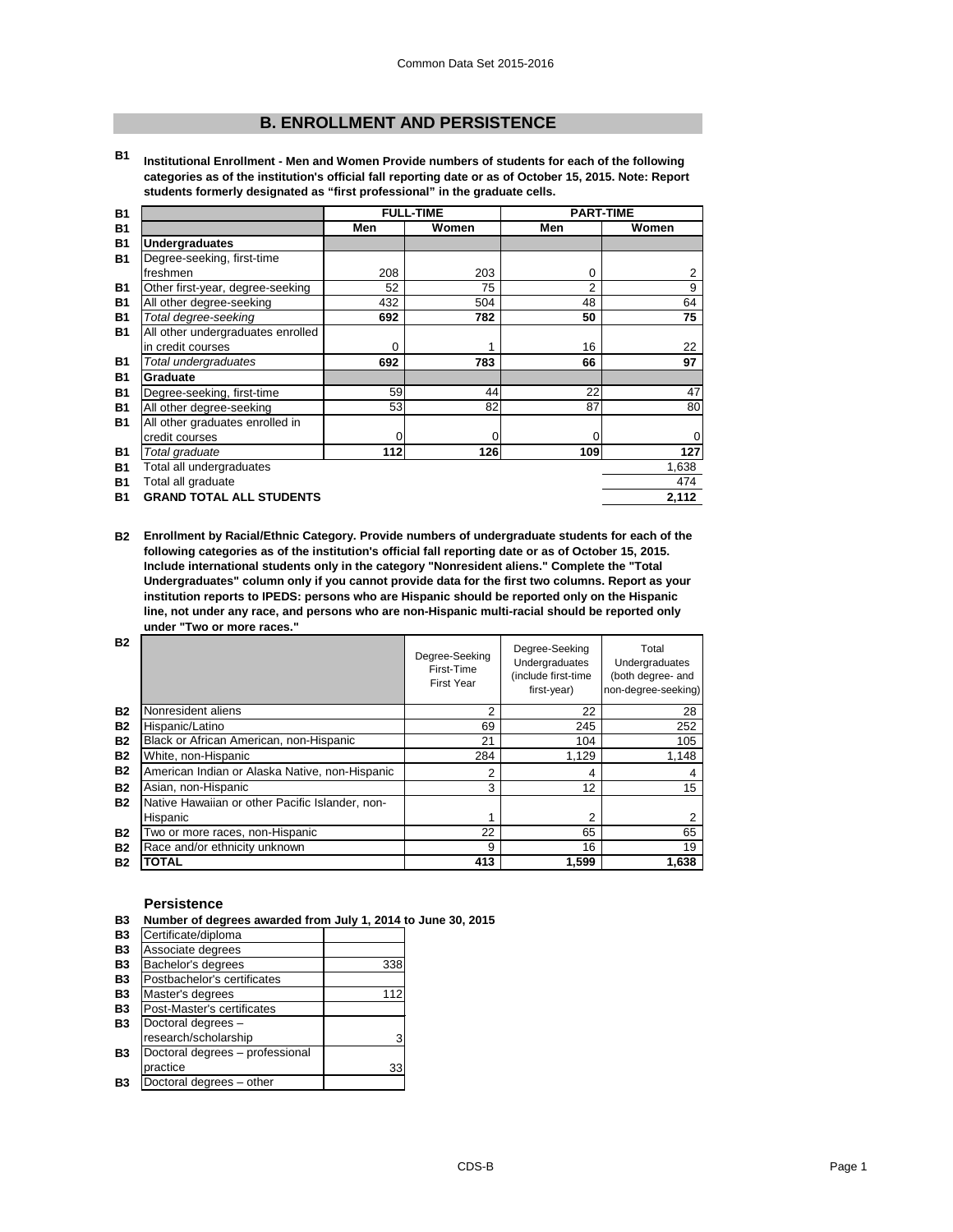# **Graduation Rates**

The items in this section correspond to data elements collected by the IPEDS Web-based Data Collection System's Graduation Rate Survey (GRS). For complete instructions and definitions of data elements, see the IPEDS GRS instructions and glossary on the 2015 Web-based survey.

#### **For Bachelor's or Equivalent Programs**

Please provide data for the Fall 2009 cohort if available. If Fall 2009 cohort data are not available, provide data for the Fall 2008 cohort.

# *Fall 2009 Cohort*

Report for the cohort of full-time first-time bachelor's (or equivalent) degree-seeking undergraduate students who entered in Fall 2009. Include in the cohort those who entered your institution during the summer term preceding Fall 2009.

| <b>B4</b>  | Initial 2009 cohort of first-time, full-time bachelor's (or equivalent) degree-seeking<br>undergraduate students; total all students:                                                                                                                                           | 409 |
|------------|---------------------------------------------------------------------------------------------------------------------------------------------------------------------------------------------------------------------------------------------------------------------------------|-----|
| <b>B5</b>  | Of the initial 2009 cohort, how many did not persist and did not graduate for the<br>following reasons: death, permanent disability, service in the armed forces, foreign aid<br>service of the federal government, or official church missions; total allowable<br>exclusions: | 0   |
| B6         | Final 2009 cohort, after adjusting for allowable exclusions: (subtract question B5 from<br>question B4)                                                                                                                                                                         | 409 |
| <b>B7</b>  | Of the initial 2009 cohort, how many completed the program in four years or less (by<br>August 31, 2013):                                                                                                                                                                       | 141 |
| B8         | Of the initial 2009 cohort, how many completed the program in more than four years<br>but in five years or less (after August 31, 2013 and by August 31, 2014):                                                                                                                 | 69  |
| <b>B9</b>  | Of the initial 2009 cohort, how many completed the program in more than five years<br>but in six years or less (after August 31, 2014 and by August 31, 2015):                                                                                                                  |     |
|            | <b>B10</b> Total graduating within six years (sum of questions B7, B8, and B9):                                                                                                                                                                                                 | 217 |
| <b>B11</b> | Six-year graduation rate for 2009 cohort (question B10 divided by question B6):                                                                                                                                                                                                 | 53% |

# *Fall 2008 Cohort*

Report for the cohort of full-time first-time bachelor's (or equivalent) degree-seeking undergraduate students who entered in Fall 2008. Include in the cohort those who entered your institution during the summer term preceding Fall 2008.

| <b>B4</b> | Initial 2008 cohort of first-time, full-time bachelor's (or equivalent) degree-seeking<br>undergraduate students; total all students:                                                                                                                                           |     |
|-----------|---------------------------------------------------------------------------------------------------------------------------------------------------------------------------------------------------------------------------------------------------------------------------------|-----|
| <b>B5</b> | Of the initial 2008 cohort, how many did not persist and did not graduate for the<br>following reasons: death, permanent disability, service in the armed forces, foreign aid<br>service of the federal government, or official church missions; total allowable<br>exclusions: | 471 |
| B6.       | Final 2008 cohort, after adjusting for allowable exclusions: (subtract question B5 from<br>question B4)                                                                                                                                                                         | 470 |
| <b>B7</b> | Of the initial 2008 cohort, how many completed the program in four years or less (by<br>August 31, 2012):                                                                                                                                                                       | 171 |
| B8        | Of the initial 2008 cohort, how many completed the program in more than four years<br>but in five years or less (after August 31, 2012 and by August 31, 2013):                                                                                                                 | 68  |
| <b>B9</b> | Of the initial 2008 cohort, how many completed the program in more than five years<br>but in six years or less (after August 31, 2013 and by August 31, 2014):                                                                                                                  | 8   |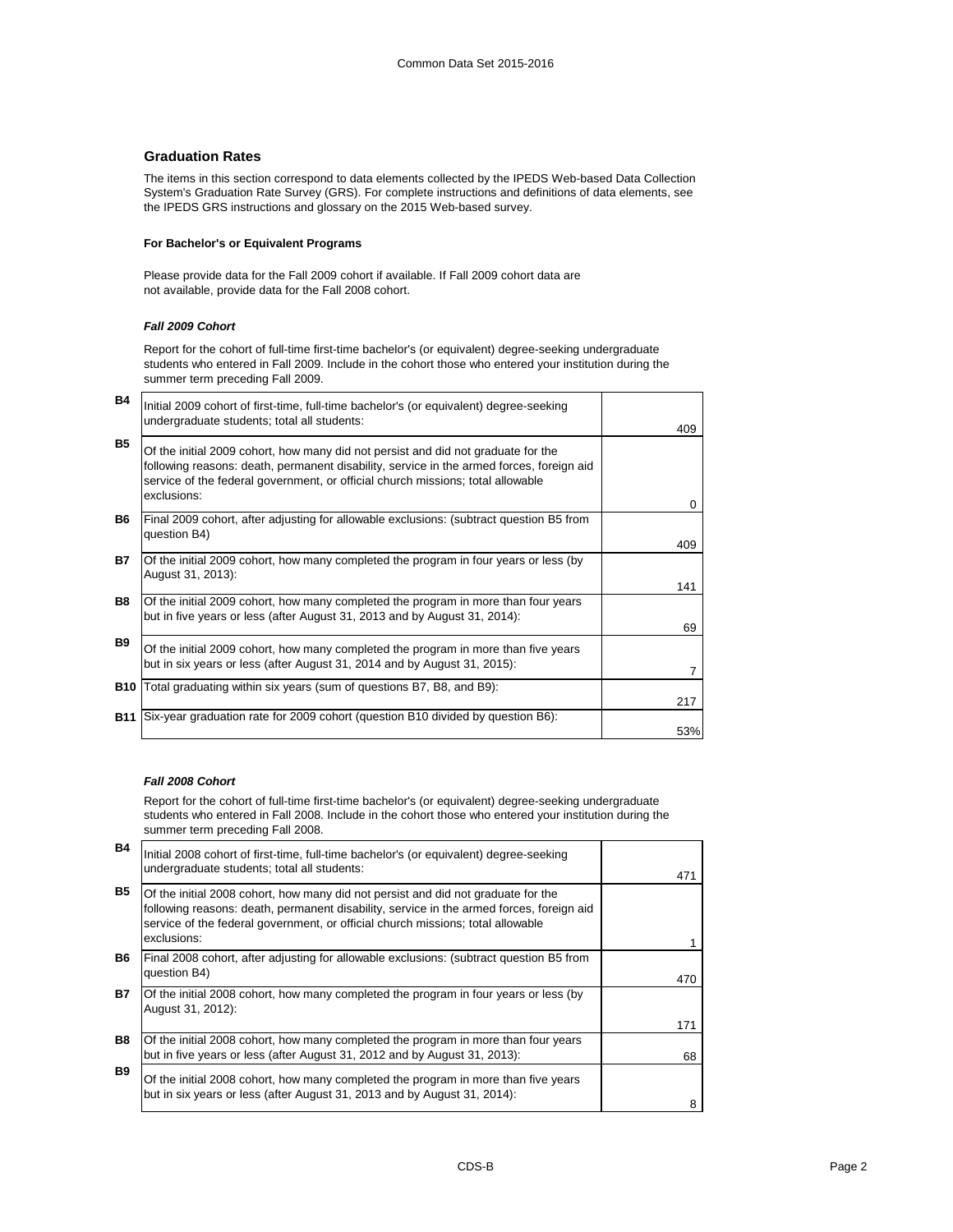| <b>B10</b> Total graduating within six years (sum of questions B7, B8, and B9):            |     |
|--------------------------------------------------------------------------------------------|-----|
|                                                                                            | 247 |
| <b>B11</b> Six-year graduation rate for 2008 cohort (question B10 divided by question B6): |     |
|                                                                                            | 53% |

#### **For Two-Year Institutions**

Please provide data for the 2012 cohort if available. If 2012 cohort data are not available, provide data for the 2011 cohort.

*2012 Cohort*

|            | <b>B12</b> Initial 2012 cohort, total of first-time, full-time degree/certificate-seeking students:                                                                                                                                                                                        |  |
|------------|--------------------------------------------------------------------------------------------------------------------------------------------------------------------------------------------------------------------------------------------------------------------------------------------|--|
|            | <b>B13</b> Of the initial 2012 cohort, how many did not persist and did not graduate for the<br>following reasons: death, permanent disability, service in the armed forces, foreign aid<br>service of the federal government, or official church missions; total allowable<br>exclusions: |  |
|            | <b>B14</b> Final 2012 cohort, after adjusting for allowable exclusions (Subtract question B13 from<br>question B12):                                                                                                                                                                       |  |
|            | B15 Completers of programs of less than two years duration (total):                                                                                                                                                                                                                        |  |
|            | <b>B16</b> Completers of programs of less than two years within 150 percent of normal time:                                                                                                                                                                                                |  |
| <b>B17</b> | Completers of programs of at least two but less than four years (total):                                                                                                                                                                                                                   |  |
|            | <b>B18</b> Completers of programs of at least two but less than four-years within 150 percent of<br>normal time:                                                                                                                                                                           |  |
| <b>B19</b> | Total transfers-out (within three years) to other institutions:                                                                                                                                                                                                                            |  |
| <b>B20</b> | Total transfers to two-year institutions:                                                                                                                                                                                                                                                  |  |
|            | <b>B21</b> Total transfers to four-year institutions:                                                                                                                                                                                                                                      |  |

#### *2011 Cohort*

|            | B12   Initial 2011 cohort, total of first-time, full-time degree/certificate-seeking students:                                                                                                                                                                                             |  |
|------------|--------------------------------------------------------------------------------------------------------------------------------------------------------------------------------------------------------------------------------------------------------------------------------------------|--|
|            | <b>B13</b> Of the initial 2011 cohort, how many did not persist and did not graduate for the<br>following reasons: death, permanent disability, service in the armed forces, foreign aid<br>service of the federal government, or official church missions; total allowable<br>exclusions: |  |
|            | <b>B14</b> Final 2011 cohort, after adjusting for allowable exclusions (Subtract question B13 from<br>question B12):                                                                                                                                                                       |  |
|            | <b>B15</b> Completers of programs of less than two years duration (total):                                                                                                                                                                                                                 |  |
|            | <b>B16</b> Completers of programs of less than two years within 150 percent of normal time:                                                                                                                                                                                                |  |
|            | <b>B17</b> Completers of programs of at least two but less than four years (total):                                                                                                                                                                                                        |  |
|            | <b>B18</b> Completers of programs of at least two but less than four-years within 150 percent of<br>normal time:                                                                                                                                                                           |  |
|            | B19   Total transfers-out (within three years) to other institutions:                                                                                                                                                                                                                      |  |
| <b>B20</b> | Total transfers to two-year institutions:                                                                                                                                                                                                                                                  |  |
|            | <b>B21</b> Total transfers to four-year institutions:                                                                                                                                                                                                                                      |  |

#### **Retention Rates**

Report for the cohort of all full-time, first-time bachelor's (or equivalent) degree-seeking undergraduate students who entered in Fall 2014 (or the preceding summer term). The initial cohort may be adjusted for students who departed for the following reasons: death, permanent disability, service in the armed forces, foreign aid service of the federal government or official church missions. No other adjustments to the initial cohort should be made.

| <b>B22</b> For the cohort of all full-time bachelor's (or equivalent) degree-seeking undergraduate |     |
|----------------------------------------------------------------------------------------------------|-----|
| students who entered your institution as freshmen in Fall 2014 (or the preceding                   |     |
| summer term), what percentage was enrolled at your institution as of the date your                 |     |
| linstitution calculates its official enrollment in Fall 2015?                                      |     |
|                                                                                                    | 68% |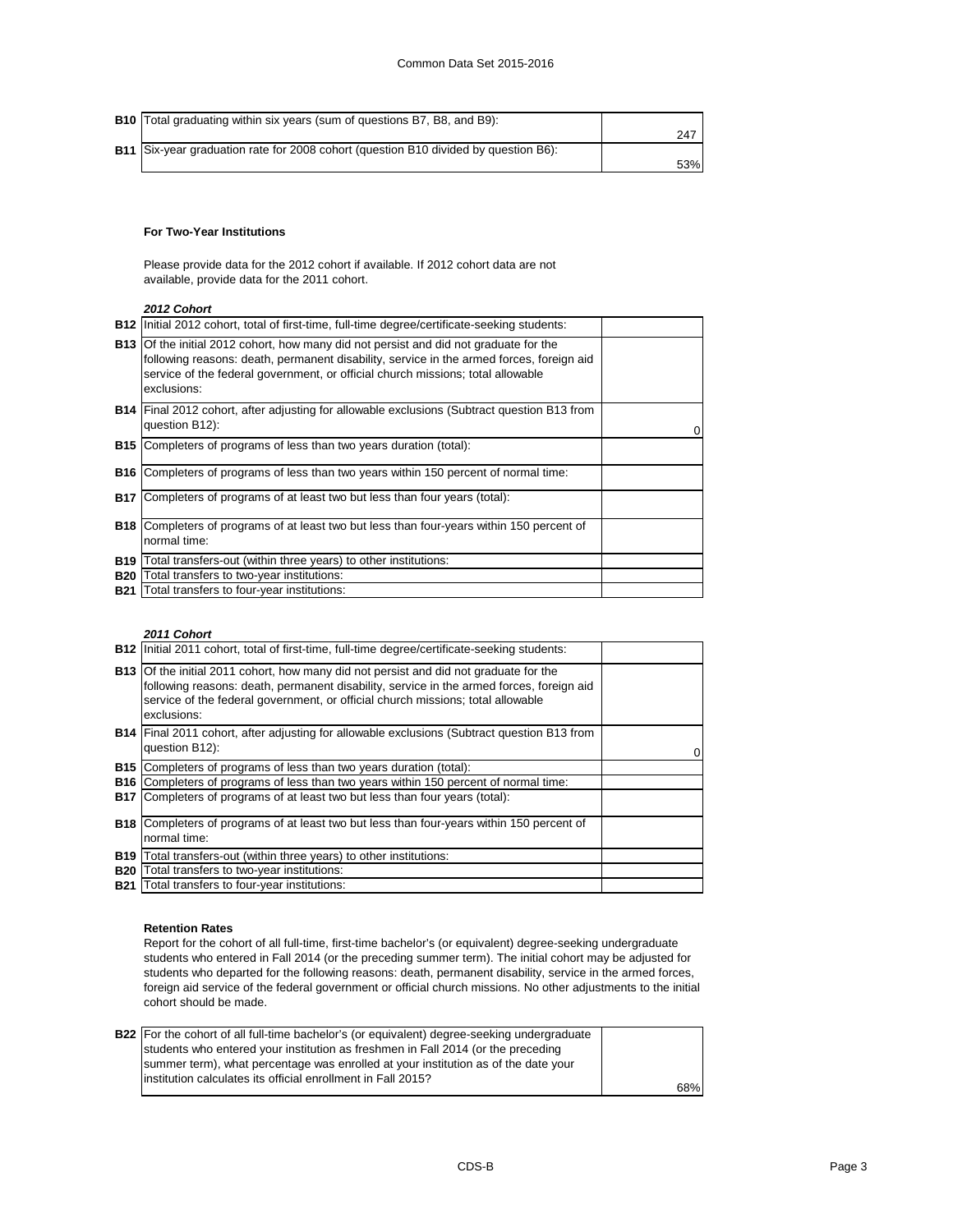# **C. FIRST-TIME, FIRST-YEAR (FRESHMAN) ADMISSION**

# **Applications**

**C1 First-time, first-year, (freshmen) students: Provide the number of degree-seeking, first-time, firstyear students who applied, were admitted, and enrolled (full- or part-time) in Fall 2015. Include early decision, early action, and students who began studies during summer in this cohort. Applicants should include only those students who fulfilled the requirements for consideration for admission (i.e., who completed actionable applications) and who have been notified of one of the following actions: admission, nonadmission, placement on waiting list, or application withdrawn (by applicant or institution). Admitted applicants should include wait-listed students who were subsequently offered admission.**

| C <sub>1</sub> | Total first-time, first-year (freshman) men who applied               | 757 |
|----------------|-----------------------------------------------------------------------|-----|
| C <sub>1</sub> | Total first-time, first-year (freshman) women who applied             | 838 |
|                |                                                                       |     |
| C <sub>1</sub> | Total first-time, first-year (freshman) men who were admitted         | 431 |
| C <sub>1</sub> | Total first-time, first-year (freshman) women who were admitted       | 526 |
|                |                                                                       |     |
| C <sub>1</sub> | Total full-time, first-time, first-year (freshman) men who enrolled   | 208 |
| C <sub>1</sub> | Total part-time, first-time, first-year (freshman) men who enrolled   |     |
|                |                                                                       |     |
| C <sub>1</sub> | Total full-time, first-time, first-year (freshman) women who enrolled | 203 |
| C <sub>1</sub> | Total part-time, first-time, first-year (freshman) women who enrolled | 2   |

#### **C2 Freshman wait-listed students (students who met admission requirements but whose final admission was contingent on space availability)**

|                |                                                                     | Yes | No |
|----------------|---------------------------------------------------------------------|-----|----|
| C <sub>2</sub> | Do you have a policy of placing students on a waiting list?         |     |    |
| C <sub>2</sub> | If yes, please answer the questions below for Fall 2015 admissions: |     |    |
| C <sub>2</sub> | Number of qualified applicants offered a place on waiting list      |     |    |
| C <sub>2</sub> | Number accepting a place on the waiting list                        |     |    |
| C <sub>2</sub> | Number of wait-listed students admitted                             |     |    |
| C <sub>2</sub> | Is your waiting list ranked?                                        |     |    |

**C2** If yes, do you release that information to students?

**C2** Do you release that information to school counselors?

# **Admission Requirements**

**C3**

accepted

| C3 High school completion requirement                    |  |  |
|----------------------------------------------------------|--|--|
| C3   High school diploma is required and GED is          |  |  |
| accepted                                                 |  |  |
| <b>C3</b> High school diploma is required and GED is not |  |  |

High school diploma or equivalent is not required

# **C4 Does your institution require or recommend a general college-preparatory program for degreeseeking students?**

| C4 Require                              |  |
|-----------------------------------------|--|
| C4 Recommend                            |  |
| <b>C4</b> Neither require nor recommend |  |

**C5 Distribution of high school units required and/or recommended.** Specify the distribution of academic high school course units required and/or recommended of all or most degree-seeking students using Carnegie units (one unit equals one year of study or its equivalent). If you use a different system for calculating units, please convert.

x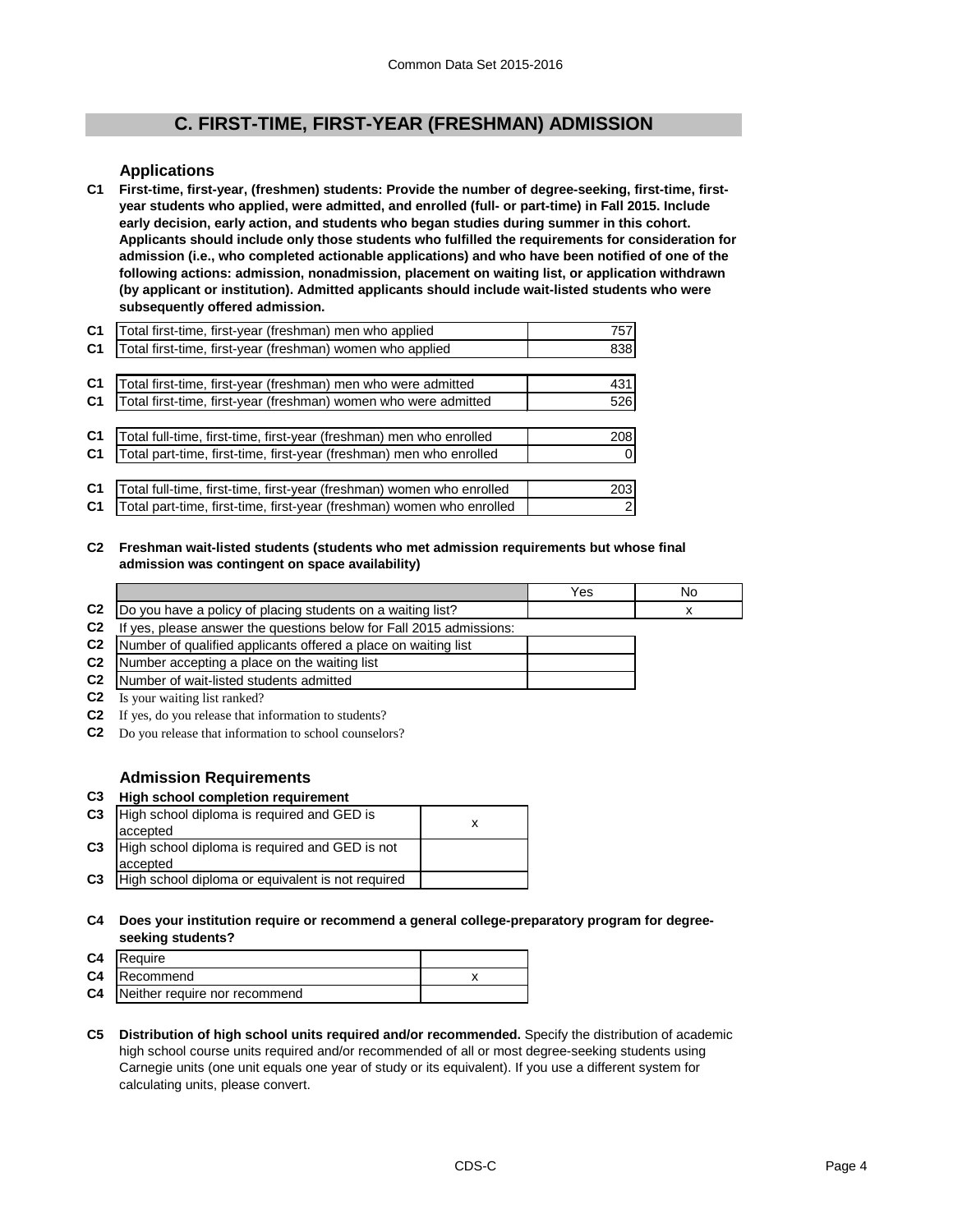| C <sub>5</sub> |                                                                  | <b>Units</b>    | <b>Units</b> |
|----------------|------------------------------------------------------------------|-----------------|--------------|
|                |                                                                  | <b>Required</b> | Recommended  |
| C <sub>5</sub> | Total academic units                                             | 26              |              |
| C <sub>5</sub> | English                                                          | 4               |              |
| C <sub>5</sub> | <b>Mathematics</b>                                               | 4               |              |
| C <sub>5</sub> | Science                                                          | 4               |              |
| C <sub>5</sub> | Of these, units that must be                                     |                 |              |
|                | lab                                                              |                 |              |
| C <sub>5</sub> | Foreign language                                                 | 2               |              |
| C <sub>5</sub> | Social studies                                                   | 4               |              |
| C <sub>5</sub> | History                                                          |                 |              |
| C <sub>5</sub> | Academic electives                                               | 5.5             |              |
| C <sub>5</sub> | <b>Computer Science</b>                                          |                 |              |
| C <sub>5</sub> | Visual/Performing Arts                                           |                 |              |
| C <sub>5</sub> | Other (specify)                                                  | 1.5             |              |
|                | 1 unit of Physical Education & 0.5 units of Speech Communication |                 |              |

# **Basis for Selection**

**C6** Do you have an open admission policy, under which virtually all secondary school graduates or students with GED equivalency diplomas are admitted without regard to academic record, test scores, or other qualifications? If so, check which applies:

| C6             | Open admission policy as described above for all students         |  |
|----------------|-------------------------------------------------------------------|--|
| C6             | Open admission policy as described above for most students, but-- |  |
| C6             | selective admission for out-of-state students                     |  |
| C <sub>6</sub> | selective admission to some programs                              |  |
| C6             | other (explain)                                                   |  |
|                |                                                                   |  |

#### **C7 Relative importance of each of the following academic and nonacademic factors in first-time, firstyear, degree-seeking (freshman) admission decisions.**

| C7             |                                     | <b>Very Important</b> | Important | <b>Considered</b> | <b>Not Considered</b> |
|----------------|-------------------------------------|-----------------------|-----------|-------------------|-----------------------|
| C7             | <b>Academic</b>                     |                       |           |                   |                       |
| C7             | Rigor of secondary school<br>record |                       | X         |                   |                       |
| C <sub>7</sub> | Class rank                          | X                     |           |                   |                       |
| C7             | Academic GPA                        | X                     |           |                   |                       |
| C7             | Standardized test scores            | X                     |           |                   |                       |
| C7             | <b>Application Essay</b>            |                       |           |                   | X                     |
| C7             | Recommendation(s)                   |                       | X         |                   |                       |
| C7             | Nonacademic                         |                       |           |                   |                       |
| C7             | Interview                           |                       |           |                   | $\mathsf{x}$          |
| C7             | <b>Extracurricular activities</b>   |                       |           | X                 |                       |
| C7             | Talent/ability                      |                       | X         |                   |                       |
| C7             | Character/personal qualities        |                       | X         |                   |                       |
| C7             | First generation                    |                       |           |                   | $\mathsf{x}$          |
| C7             | Alumni/ae relation                  |                       |           | X                 |                       |
| C7             | Geographical residence              |                       |           |                   | X                     |
| C7             | State residency                     |                       |           |                   | X                     |
| C7             | Religious                           |                       |           | X                 |                       |
|                | affiliation/commitment              |                       |           |                   |                       |
| C <sub>7</sub> | Racial/ethnic status                |                       |           |                   | X                     |
| C7             | Volunteer work                      |                       |           |                   | X                     |
| C7             | Work experience                     |                       |           |                   | X                     |
| C7             | Level of applicant's interest       |                       |           | X                 |                       |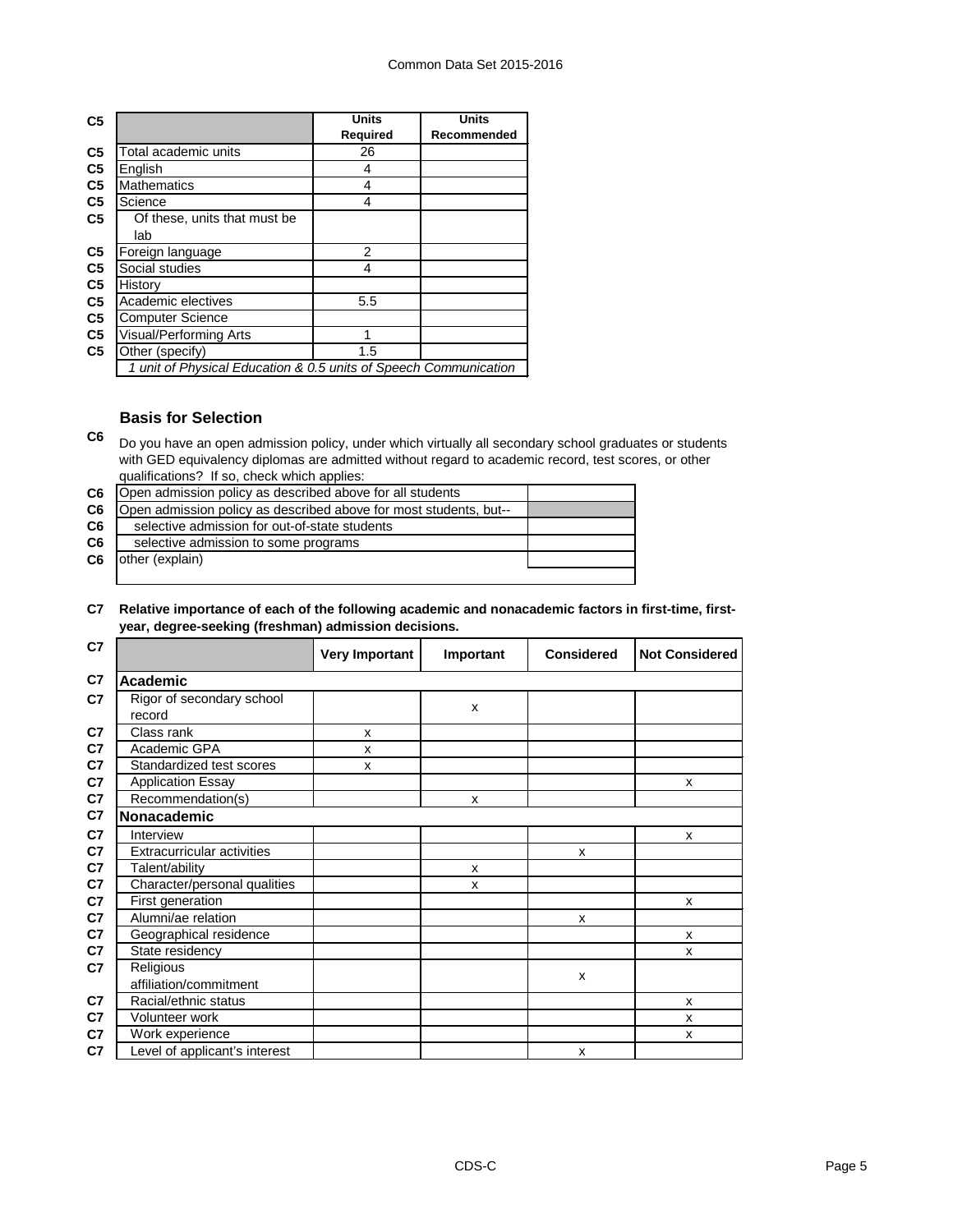# **SAT and ACT Policies**

**C8G** Institutional Exam

| C8      | <b>Entrance exams</b>                                                                                                                                                                                                                                                                                                                                                                                                   |                |           |                         |                    |             |
|---------|-------------------------------------------------------------------------------------------------------------------------------------------------------------------------------------------------------------------------------------------------------------------------------------------------------------------------------------------------------------------------------------------------------------------------|----------------|-----------|-------------------------|--------------------|-------------|
|         |                                                                                                                                                                                                                                                                                                                                                                                                                         |                |           | Yes                     | No                 |             |
|         | <b>C8A</b> Does your institution make use of SAT, ACT, or SAT Subject Test<br>scores in admission decisions for first-time, first-year, degree-                                                                                                                                                                                                                                                                         |                |           | X                       |                    |             |
|         | seeking applicants?                                                                                                                                                                                                                                                                                                                                                                                                     |                |           |                         |                    |             |
|         | C8A If yes, place check marks in the appropriate boxes below to reflect your institution's policies for use in<br>admission for Fall 2017.                                                                                                                                                                                                                                                                              |                |           |                         |                    |             |
| C8A     |                                                                                                                                                                                                                                                                                                                                                                                                                         |                |           | <b>ADMISSION</b>        |                    |             |
| C8A     |                                                                                                                                                                                                                                                                                                                                                                                                                         | <b>Require</b> | Recommend | <b>Require for Some</b> | <b>Consider if</b> | <b>Not</b>  |
|         |                                                                                                                                                                                                                                                                                                                                                                                                                         |                |           |                         | <b>Submitted</b>   | <b>Used</b> |
|         | C8A SAT or ACT                                                                                                                                                                                                                                                                                                                                                                                                          | X              |           |                         |                    |             |
|         | C8A ACT only                                                                                                                                                                                                                                                                                                                                                                                                            |                |           |                         |                    |             |
|         | C8A SAT only                                                                                                                                                                                                                                                                                                                                                                                                            |                |           |                         |                    |             |
|         | <b>C8A SAT/SAT Subject Tests or ACT</b><br><b>C8A SAT Subject Tests only</b>                                                                                                                                                                                                                                                                                                                                            |                |           |                         |                    |             |
|         |                                                                                                                                                                                                                                                                                                                                                                                                                         |                |           |                         |                    |             |
|         | C8B If your institution will make use of the ACT in admission decisions for first-time, first-year, degree-seeking applicants<br>for Fall 2017, please indicate which ONE of the following applies: (regardless of whether the writing score will be<br>used in the admissions process):<br><b>C8B</b> ACT with writing required<br><b>C8B</b> ACT with writing recommended<br>C8B ACT with or without writing accepted |                |           | x                       |                    |             |
|         | C8B If your institution will make use of the SAT in admission decisions for first-time, first-year, degree-seeking applicants<br>for Fall 2017 please indicate which ONE of the following applies (regardless of whether the Essay score will be used                                                                                                                                                                   |                |           |                         |                    |             |
|         | in the admissions process:<br>C8B SAT with Essay component required                                                                                                                                                                                                                                                                                                                                                     |                |           |                         |                    |             |
|         | C8B SAT with Essay component recommended                                                                                                                                                                                                                                                                                                                                                                                |                |           |                         |                    |             |
|         | C8B SAT with or without Essay component accepted                                                                                                                                                                                                                                                                                                                                                                        |                |           | x                       |                    |             |
|         |                                                                                                                                                                                                                                                                                                                                                                                                                         |                |           |                         |                    |             |
|         | <b>C8C</b> Please indicate how your institution will use the SAT or ACT writing component; check all that apply:                                                                                                                                                                                                                                                                                                        |                |           |                         |                    |             |
| C8C     |                                                                                                                                                                                                                                                                                                                                                                                                                         |                |           | <b>SAT</b> essay        | <b>ACT</b> essay   |             |
|         | <b>C8C</b> For admission                                                                                                                                                                                                                                                                                                                                                                                                |                |           |                         |                    |             |
|         | <b>C8C</b> For placement                                                                                                                                                                                                                                                                                                                                                                                                |                |           |                         |                    |             |
|         | C8C For advising                                                                                                                                                                                                                                                                                                                                                                                                        |                |           |                         |                    |             |
|         | C8C In place of an application essay<br>C8C As a validity check on the                                                                                                                                                                                                                                                                                                                                                  |                |           |                         |                    |             |
|         | application essay                                                                                                                                                                                                                                                                                                                                                                                                       |                |           |                         |                    |             |
|         | C8C No college policy as of now                                                                                                                                                                                                                                                                                                                                                                                         |                |           | х                       | х                  |             |
|         | C8C Not using essay component                                                                                                                                                                                                                                                                                                                                                                                           |                |           |                         |                    |             |
|         |                                                                                                                                                                                                                                                                                                                                                                                                                         |                |           |                         |                    |             |
|         | C8D In addition, does your institution use applicants' test scores for academic advising?                                                                                                                                                                                                                                                                                                                               |                |           |                         |                    |             |
| C8D     |                                                                                                                                                                                                                                                                                                                                                                                                                         | Yes            | No        |                         |                    |             |
|         |                                                                                                                                                                                                                                                                                                                                                                                                                         | X              |           |                         |                    |             |
|         | <b>C8E</b> Latest date by which SAT or ACT scores must be received for fall-<br>term admission                                                                                                                                                                                                                                                                                                                          |                |           | 8/15                    |                    |             |
|         | C8E Latest date by which SAT Subject Test scores must be received for                                                                                                                                                                                                                                                                                                                                                   |                |           |                         |                    |             |
|         | fall-term admission                                                                                                                                                                                                                                                                                                                                                                                                     |                |           | n/a                     |                    |             |
|         |                                                                                                                                                                                                                                                                                                                                                                                                                         |                |           |                         |                    |             |
|         | C8F If necessary, use this space to clarify your test policies (e.g., if tests are recommended for some students,<br>or if tests are not required of some students):                                                                                                                                                                                                                                                    |                |           |                         |                    |             |
|         | C8G Please indicate which tests your institution uses for placement (e.g., state tests):                                                                                                                                                                                                                                                                                                                                |                |           |                         |                    |             |
| C8G SAT |                                                                                                                                                                                                                                                                                                                                                                                                                         | X              |           |                         |                    |             |
| C8G ACT |                                                                                                                                                                                                                                                                                                                                                                                                                         | X              |           |                         |                    |             |
|         | <b>C8G</b> SAT Subject Tests                                                                                                                                                                                                                                                                                                                                                                                            |                |           |                         |                    |             |
| C8G AP  |                                                                                                                                                                                                                                                                                                                                                                                                                         | x              |           |                         |                    |             |
|         | C8G CLEP                                                                                                                                                                                                                                                                                                                                                                                                                | X              |           |                         |                    |             |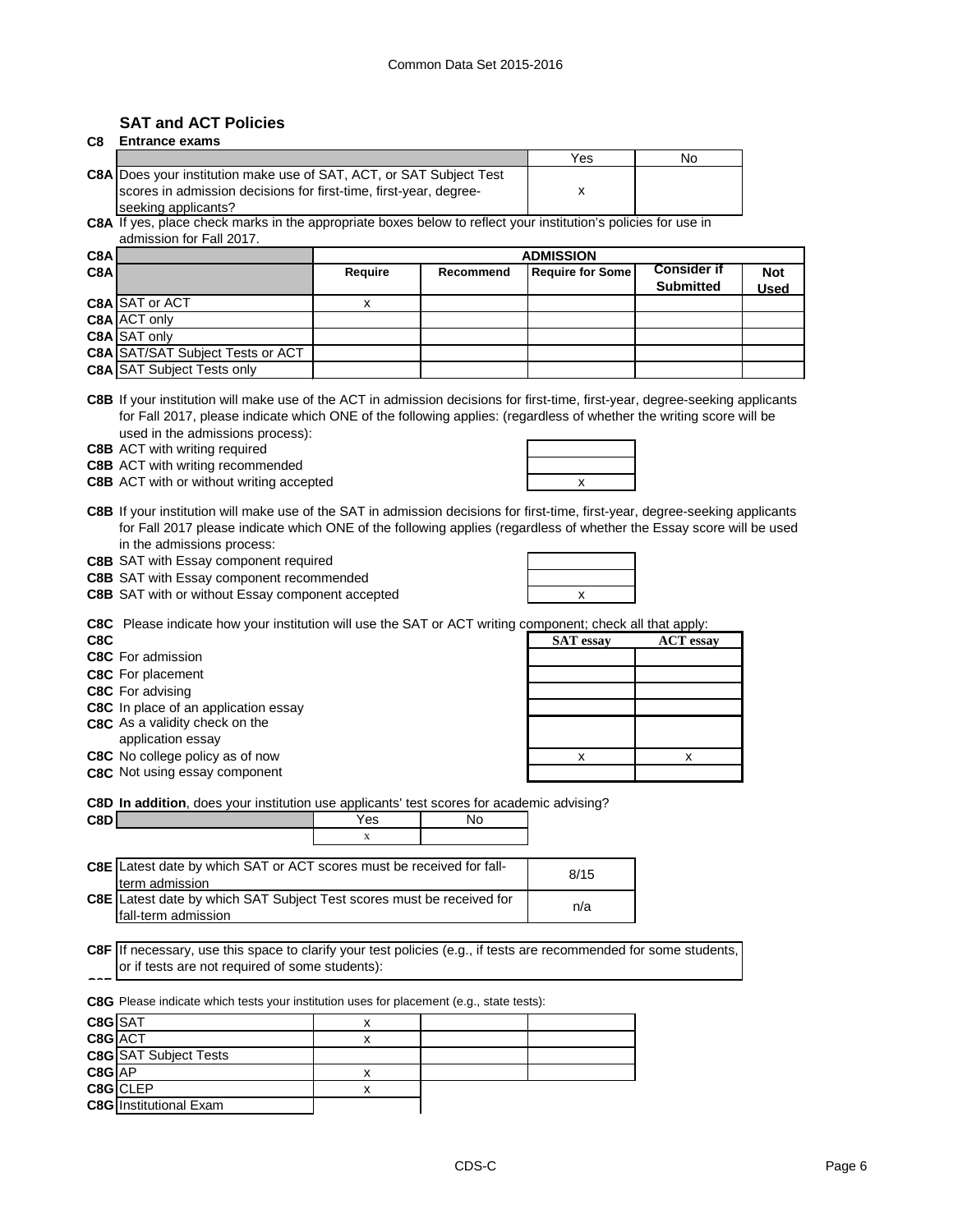| <b>C8G</b> State Exam (specify): |  |
|----------------------------------|--|
|                                  |  |

# **Freshman Profile**

Provide percentages for ALL enrolled, degree-seeking, full-time and part-time, first-time, first-year (freshman) students enrolled in Fall 2015, including students who began studies during summer, international students/nonresident aliens, and students admitted under special arrangements.

**C9 Percent and number of first-time, first-year (freshman) students enrolled in Fall 2015 who submitted national standardized (SAT/ACT) test scores. Include information for ALL enrolled, degree-seeking, first-time, first-year (freshman) students who submitted test scores. Do not include partial test scores (e.g., mathematics scores but not critical reading for a category of students) or combine other standardized test results (such as TOEFL) in this item. Do not convert**  SAT scores to ACT scores and vice versa. The 25th percentile is the score that 25 percent scored **at or below; the 75th percentile score is the one that 25 percent scored at or above.**

| C9             | <b>Percent submitting SAT scores</b> | 60% Number submitting SAT scores | 246 |
|----------------|--------------------------------------|----------------------------------|-----|
| C <sub>9</sub> | <b>Percent submitting ACT scores</b> | 76% Number submitting ACT scores | 314 |

| C9             |                             | 25th Percentile | 75th Percentile |  |  |
|----------------|-----------------------------|-----------------|-----------------|--|--|
| C <sub>9</sub> | <b>SAT Critical Reading</b> | 450             | 570             |  |  |
| C <sub>9</sub> | <b>SAT Math</b>             | 470             | 570             |  |  |
|                | <b>SAT Writing</b>          | 433             | 540             |  |  |
|                | <b>SAT Essay</b>            |                 |                 |  |  |
| C9             | <b>ACT Composite</b>        | 19              | 25              |  |  |
| C <sub>9</sub> | <b>ACT</b> Math             | 19              | 25              |  |  |
| C9             | <b>ACT English</b>          | 18              | 25              |  |  |
| C <sub>9</sub> | <b>ACT Writing</b>          | 6               | 8               |  |  |
|                |                             |                 |                 |  |  |

**C9** Percent of first-time, first-year (freshman) students with scores in each range:

| C9             |                         | <b>SAT Critical</b>  |                    |                    |
|----------------|-------------------------|----------------------|--------------------|--------------------|
|                |                         | Reading              | <b>SAT Math</b>    | <b>SAT Writing</b> |
| C9             | 700-800                 | 2.03%                | 1.63%              | 1.63%              |
| C9             | 600-699                 | 14.63%               | 17.55%             | 10.57%             |
| C9             | 500-599                 | 34.55%               | 46.12%             | 31.71%             |
| C9             | 400-499                 | 44.72%               | 31.43%             | 45.93%             |
| C9             | 300-399                 | 4.07%                | 2.86%              | 10.16%             |
| C9             | 200-299                 | 0.00%                | 0.41%              | 0.00%              |
|                | Totals should = $100\%$ | 100.00%              | 100.00%            | 100.00%            |
| C9             |                         | <b>ACT Composite</b> | <b>ACT English</b> | <b>ACT Math</b>    |
| C9             | 30-36                   | 5.73%                | 6.69%              | 5.41%              |
| C9             | 24-29                   | 33.44%               | 25.80%             | 30.89%             |
| C <sub>9</sub> | 18-23                   | 52.87%               | 43.31%             | 46.50%             |
| C9             | $12 - 17$               | 7.96%                | 23.25%             | 17.20%             |
| C <sub>9</sub> | $6 - 11$                | 0.00%                | 0.96%              | 0.00%              |
| C9             | Below 6                 | 0.00%                | $0.00\%$           | 0.00%              |
|                | Totals should = 100%    | 100.00%              | 100.00%            | 100.00%            |

**C10** Percent of all degree-seeking, first-time, first-year (freshman) students who had high school class rank within each of the following ranges (report information for those students from whom you collected high school rank information).

| C10 Percent in top tenth of high school graduating class                                  | 20% |                           |
|-------------------------------------------------------------------------------------------|-----|---------------------------|
| C10 Percent in top quarter of high school graduating class                                | 49% |                           |
| C10 Percent in top half of high school graduating class                                   |     | 79% Top half $+$          |
| C10 Percent in bottom half of high school graduating class                                |     | 21% bottom half = $100\%$ |
| C10 Percent in bottom quarter of high school graduating class                             | 3%  |                           |
| C10 Percent of total first-time, first-year (freshmen) students who submitted high school |     |                           |
| class rank:                                                                               |     | 87%                       |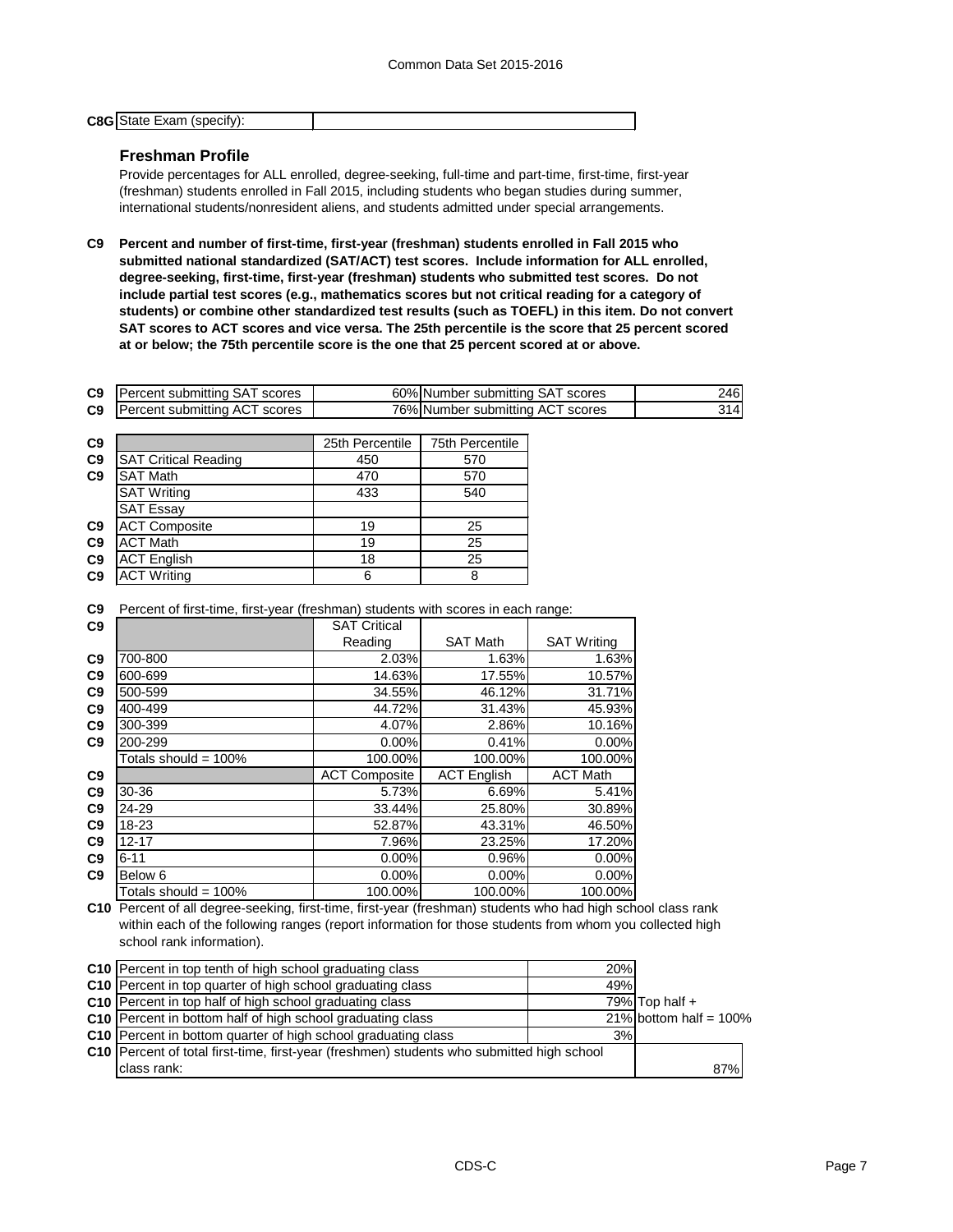**C11** Percentage of all enrolled, degree-seeking, first-time, first-year (freshman) students who had high school grade-point averages within each of the following ranges (using 4.0 scale). Report information only for those students from whom you collected high school GPA.

| C11 Percent who had GPA of 3.75 and higher    | 51.39%  |
|-----------------------------------------------|---------|
| C11 Percent who had GPA between 3.50 and 3.74 | 17.38%  |
| C11 Percent who had GPA between 3.25 and 3.49 | 11.59%  |
| C11 Percent who had GPA between 3.00 and 3.24 | 10.33%  |
| C11 Percent who had GPA between 2.50 and 2.99 | 8.82%   |
| C11 Percent who had GPA between 2.0 and 2.49  | 0.50%   |
| C11 Percent who had GPA between 1.0 and 1.99  | 0.00%   |
| C11 Percent who had GPA below 1.0             | 0.00%   |
| Totals should = 100%                          | 100.00% |
|                                               |         |

| C12 Average high school GPA of all degree-seeking, first-time, first-year<br>(freshman) students who submitted GPA: | 3.63   |
|---------------------------------------------------------------------------------------------------------------------|--------|
| C12   Percent of total first-time, first-year (freshman) students who                                               |        |
| submitted high school GPA:                                                                                          | 96.00% |

# **Admission Policies**

# **C13 Application Fee**

| C <sub>13</sub> |                                                             | Yes | No |
|-----------------|-------------------------------------------------------------|-----|----|
|                 | C13   Does your institution have an<br>application fee?     |     |    |
|                 | C13 Amount of application fee:                              |     |    |
| C <sub>13</sub> |                                                             | Yes | N٥ |
|                 | C13 Can it be waived for applicants<br>with financial need? |     |    |

**C13** If you have an application fee and an on-line application option,

| C <sub>13</sub> Same fee: |  |
|---------------------------|--|
| $C13$ Free:               |  |
| C13 Reduced:              |  |

| C <sub>13</sub> |                                    | Yes | N٥ |
|-----------------|------------------------------------|-----|----|
|                 | C13 Can on-line application fee be |     |    |
|                 | waived for applicants with         |     |    |
|                 | financial need?                    |     |    |

### **C14 Application closing date**

| C <sub>14</sub> |                                             | Yes | Nο |
|-----------------|---------------------------------------------|-----|----|
|                 | C14 Does your institution have an           |     |    |
|                 | application closing date?                   |     |    |
|                 | <b>C14</b> Application closing date (fall): |     |    |
|                 | C14 Priority date:                          |     |    |

| C <sub>15</sub> |                                                                       | Yes | Nο |
|-----------------|-----------------------------------------------------------------------|-----|----|
|                 | C15 Are first-time, first-year students accepted for terms other than |     |    |
|                 | the fall?                                                             |     |    |

#### **C16 Notification to applicants of admission decision sent** *(fill in one only)*

| C16 On a rolling basis beginning | 9/1 |
|----------------------------------|-----|
| (data):                          |     |
| $C16$ By (date):                 |     |
| C16 Other:                       |     |

**C16** Other: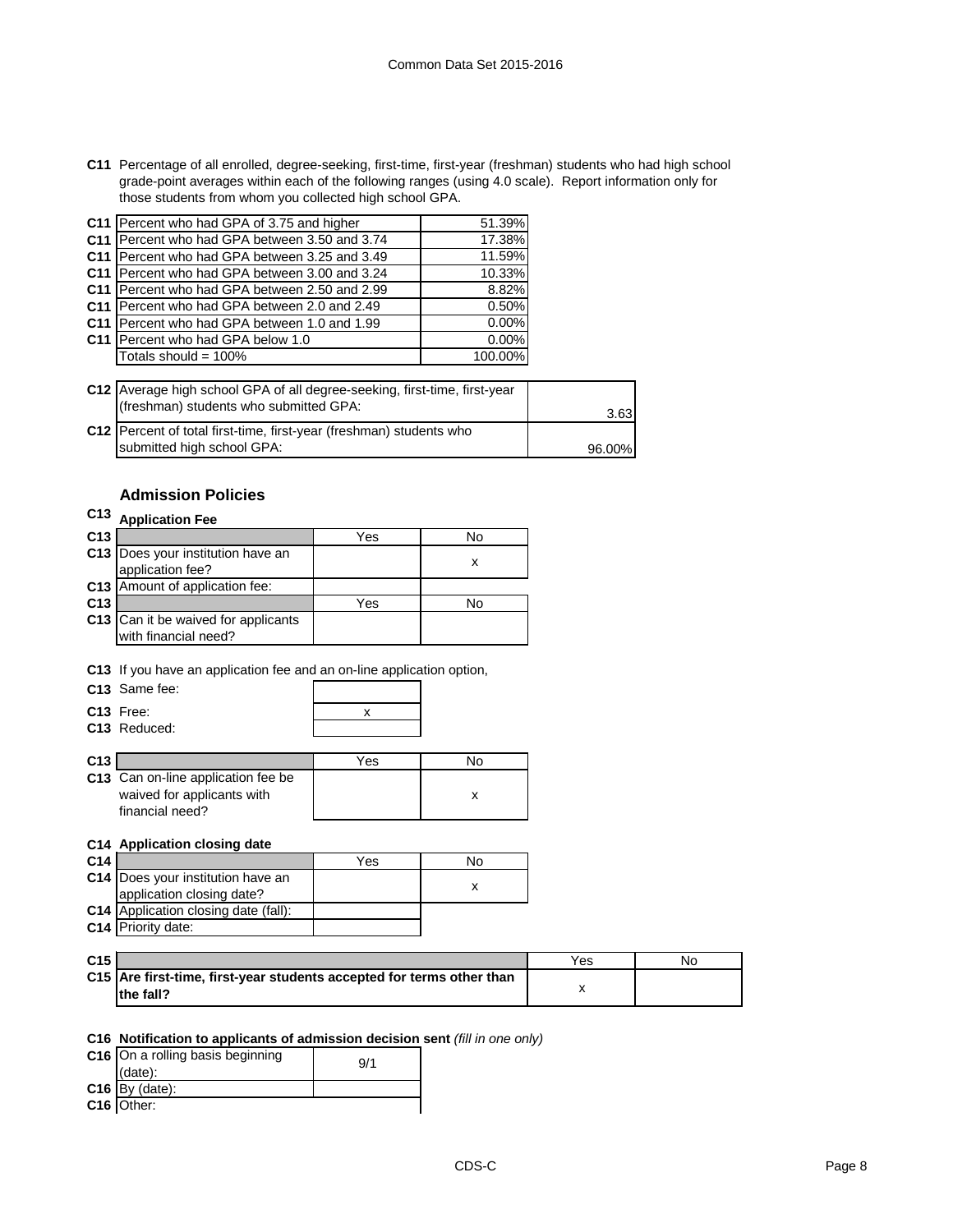|                 | C17 Reply policy for admitted applicants (fill in one only) |   |  |
|-----------------|-------------------------------------------------------------|---|--|
|                 | C17 Must reply by (date):                                   |   |  |
|                 | C17   No set date:                                          | x |  |
|                 | C17 Must reply by May 1 or within                           |   |  |
|                 | weeks if notified                                           |   |  |
|                 | thereafter                                                  |   |  |
| C <sub>17</sub> | ่ วther:                                                    |   |  |
|                 |                                                             |   |  |

|       | <b>C17</b> Deadline for housing deposit (MM/DD): |  | none   |
|-------|--------------------------------------------------|--|--------|
|       | <b>C17</b> Amount of housing deposit:            |  | 100.00 |
|       | C17 Refundable if student does not enroll?       |  |        |
| C17 I | Yes, in full                                     |  |        |

| - - - | .            |  |
|-------|--------------|--|
| C17   | Yes, in part |  |
| C17   | No.          |  |

# **C18 Deferred admission**

| C <sub>18</sub> |                                                                                        | Yes | No |
|-----------------|----------------------------------------------------------------------------------------|-----|----|
|                 | C18   Does your institution allow students to postpone enrollment after<br>ladmission? |     |    |
|                 | C18 If yes, maximum period of postponement:                                            |     |    |
|                 |                                                                                        |     |    |

# **C19 Early admission of high school students**

| C <sub>19</sub> |                                                                                | Yes | No |
|-----------------|--------------------------------------------------------------------------------|-----|----|
|                 | C19   Does your institution allow high school students to enroll as full-time, |     |    |
|                 | first-time, first-year (freshman) students one year or more before high        |     |    |
|                 | school graduation?                                                             |     |    |

Question removed from CDS.

**C20 Common Application** Question removed from CDS. (Initiated during 2006-2007 cycle)

# **Early Decision and Early Action Plans**

# **C21 Early Decision**

| C <sub>21</sub> |                                                                         | Yes | No |
|-----------------|-------------------------------------------------------------------------|-----|----|
| C <sub>21</sub> | Does your institution offer an early decision plan (an admission plan   |     |    |
|                 | that permits students to apply and be notified of an admission          |     |    |
|                 | decision well in advance of the regular notification date and that asks |     | x  |
|                 | students to commit to attending if accepted) for first-time, first-year |     |    |
|                 | (freshman) applicants for fall enrollment?                              |     |    |
| C <sub>21</sub> | If "yes," please complete the following:                                |     |    |
| C21             | First or only early decision plan closing date                          |     |    |
| C21             | First or only early decision plan notification date                     |     |    |
| C21             | Other early decision plan closing date                                  |     |    |
| C21             | Other early decision plan notification date                             |     |    |
| C21             | For the Fall 2015 entering class:                                       |     |    |
| C <sub>21</sub> | Number of early decision applications received by your institution      |     |    |
| C21             | Number of applicants admitted under early decision plan                 |     |    |
|                 | C21 Please provide significant details about your early decision plan:  |     |    |
|                 |                                                                         |     |    |
|                 | C22 Early action                                                        |     |    |
| C22             |                                                                         | Yes | No |

| <u>WZZ</u> |                                                                                                                                                                                                                    | 55 | IVU. |
|------------|--------------------------------------------------------------------------------------------------------------------------------------------------------------------------------------------------------------------|----|------|
|            | C22  Do you have a nonbinding early action plan whereby students are<br>notified of an admission decision well in advance of the regular<br>notification date but do not have to commit to attending your college? |    | х    |
|            | C22 If "yes," please complete the following:                                                                                                                                                                       |    |      |
|            | C22 Early action closing date                                                                                                                                                                                      |    |      |
|            | <b>C22</b> Early action notification date                                                                                                                                                                          |    |      |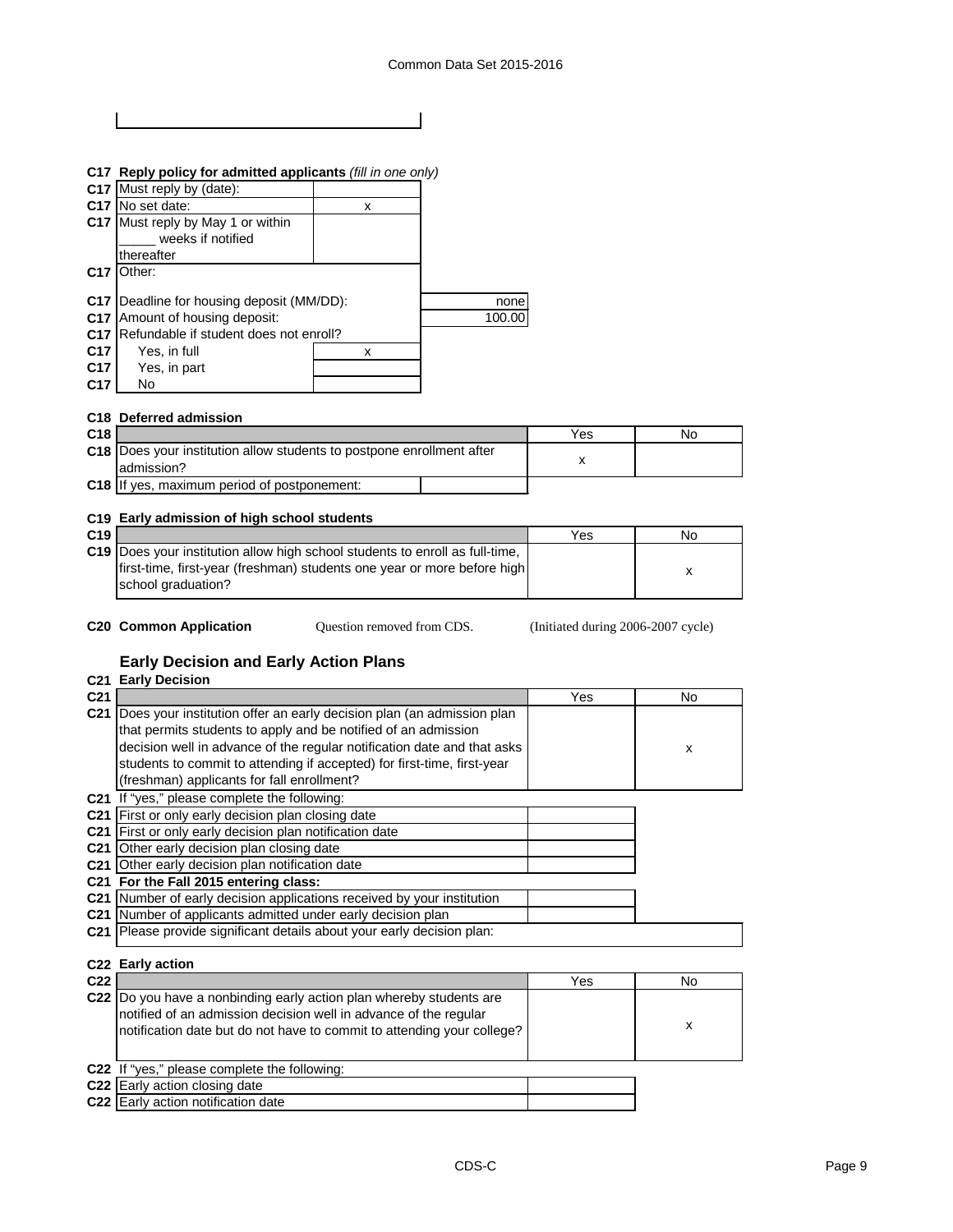# Common Data Set 2015-2016

**C22** Is your early action plan a "restrictive" plan under which you limit students from applying to other early plans?

| C <sub>22</sub> | es |  |
|-----------------|----|--|
| C22             |    |  |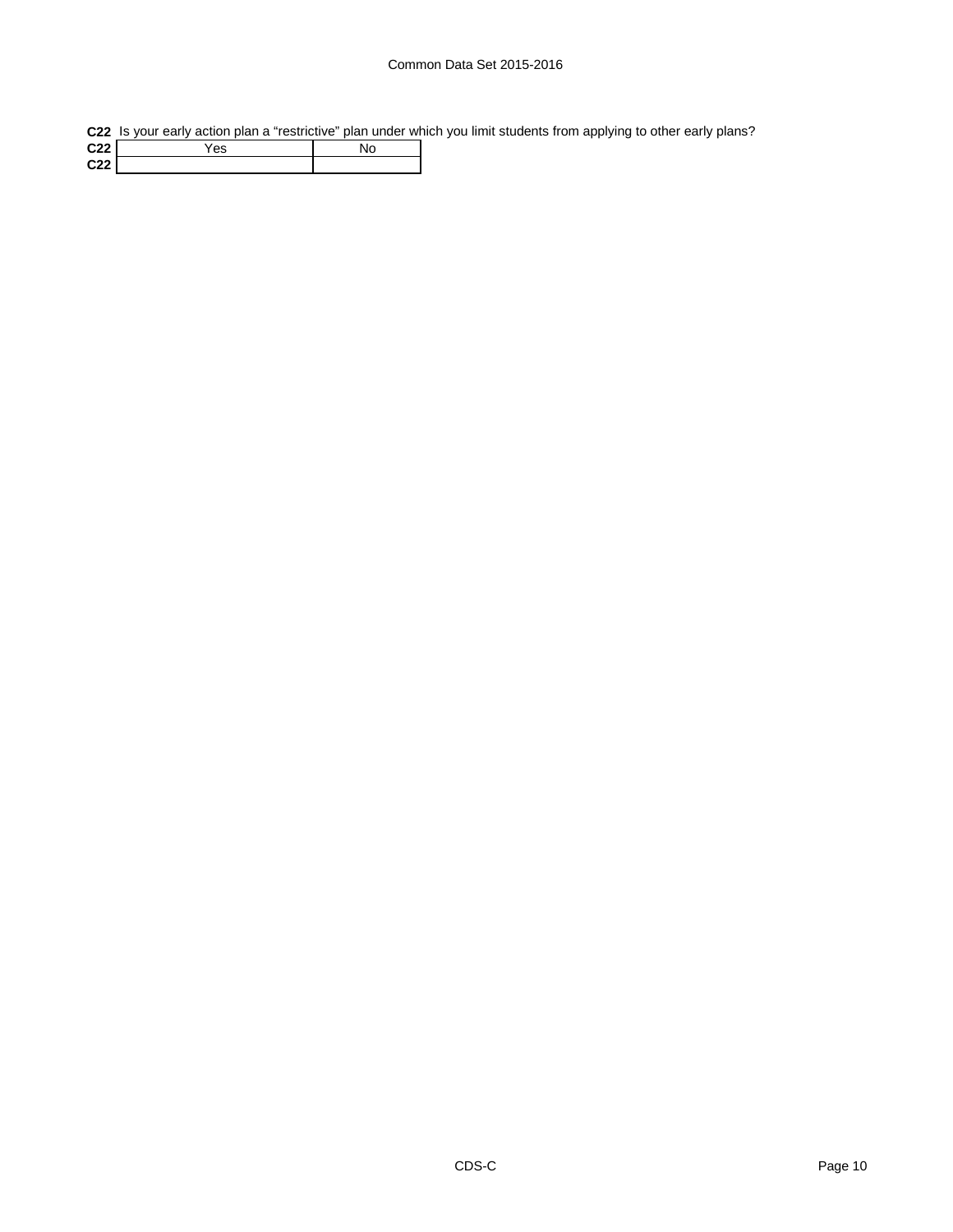# **D. TRANSFER ADMISSION**

# **Fall Applicants**

| D <sub>1</sub> |                                                                                                                                                             | Yes | No |
|----------------|-------------------------------------------------------------------------------------------------------------------------------------------------------------|-----|----|
| D1             | Does your institution enroll transfer students? (If no,<br>please skip to Section E)                                                                        |     |    |
| D1             | If yes, may transfer students earn advanced standing credit<br>by transferring credits earned from course work completed<br>at other colleges/universities? |     |    |

**D2** Provide the number of students who applied, were admitted, and enrolled as degree-seeking transfer students in Fall 2015.

| D <sub>2</sub> |       | Applicants | Admitted   | Enrolled   |
|----------------|-------|------------|------------|------------|
|                |       |            | Applicants | Applicants |
| D <sub>2</sub> | Men   | 139        | 90         | 51         |
| D <sub>2</sub> | Women | 183        | 124        | 76         |
| D <sub>2</sub> | 'otal | 322        | 214        | 127        |

# **Application for Admission**

**D3** Indicate terms for which transfers may enroll:

| $D3$  Fall |           | ιx |
|------------|-----------|----|
|            | D3 Winter |    |

- D3 Spring X
- **D3** Summer X

| D4 |                                                                                                                        | Yes | No |
|----|------------------------------------------------------------------------------------------------------------------------|-----|----|
| D4 | Must a transfer applicant have a minimum number of<br>credits completed or else must apply as an entering<br>freshman? | х   |    |
| D4 | If yes, what is the minimum number of credits and the unit<br>of measure?                                              | 24  |    |

**D5** Indicate all items required of transfer students to apply for admission:

| D <sub>5</sub> |                                                         | Required of All | Recommended<br>of All | Recommended<br>of Some | Required of Some | Not Required |
|----------------|---------------------------------------------------------|-----------------|-----------------------|------------------------|------------------|--------------|
| D <sub>5</sub> | High school transcript                                  |                 |                       |                        | x                |              |
| D <sub>5</sub> | College transcript(s)                                   | x               |                       |                        |                  |              |
| D <sub>5</sub> | Essay or personal<br>statement                          |                 |                       |                        | х                |              |
| D <sub>5</sub> | Interview                                               |                 |                       |                        |                  |              |
| D <sub>5</sub> | Standardized test scores                                |                 |                       |                        |                  |              |
| D <sub>5</sub> | Statement of good standing<br>from prior institution(s) |                 |                       |                        | x                |              |

| <b>D6</b> If a minimum high school grade point average is required of |      |
|-----------------------------------------------------------------------|------|
| transfer applicants, specify (on a 4.0 scale):                        | 2.00 |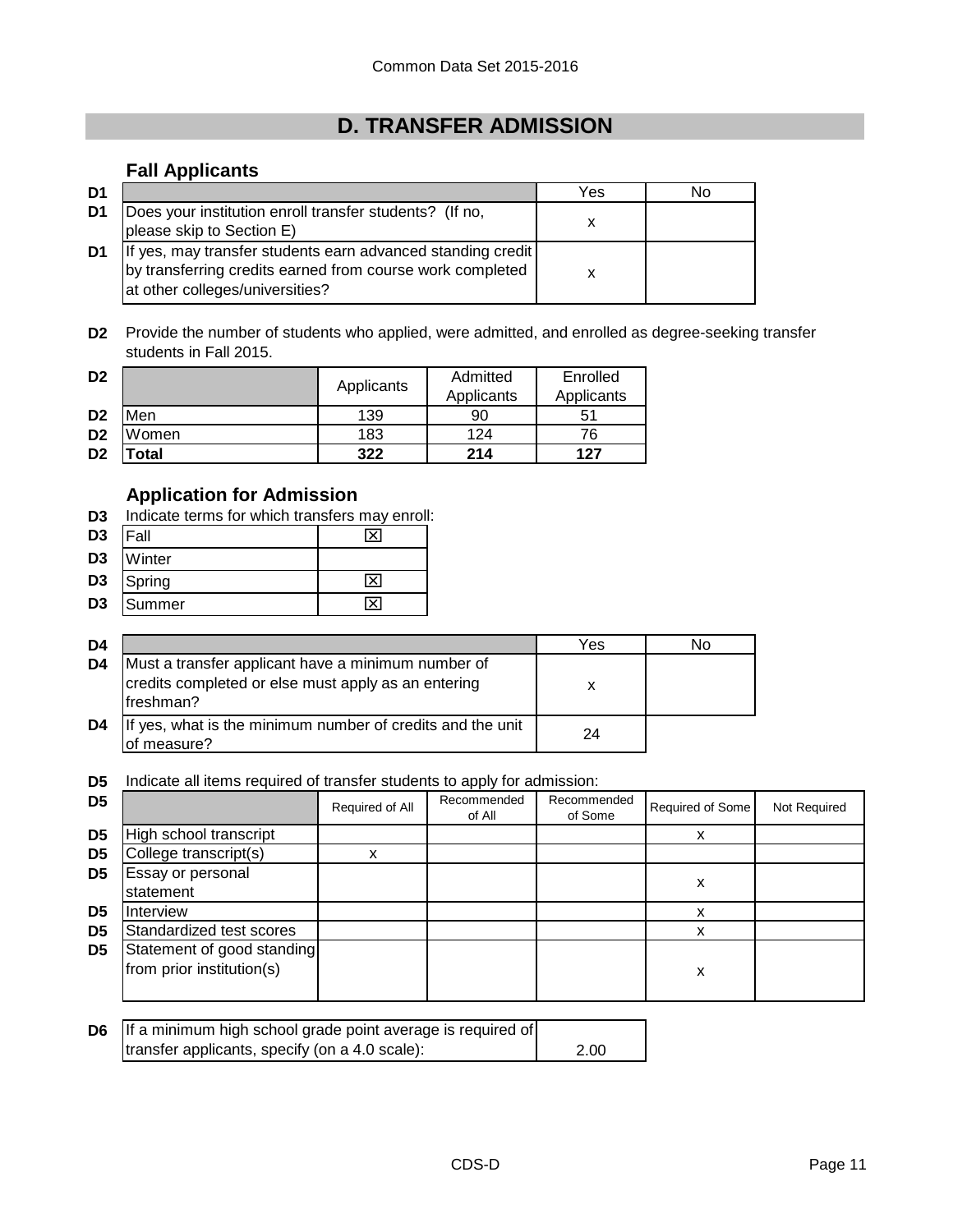#### Common Data Set 2015-2016

| <b>D7</b> If a minimum college grade point average is required of |      |
|-------------------------------------------------------------------|------|
| transfer applicants, specify (on a 4.0 scale):                    | 2.00 |

**D8** List any other application requirements specific to transfer applicants: Transfer students must submit their final high school transcripts and official ACT or SAT scores if they have less than 24 transferable hours.

**D9** List application priority, closing, notification, and candidate reply dates for transfer students. If applications are reviewed on a continuous or rolling basis, place a check mark in the "Rolling admission" column.

| D <sub>9</sub> |        | <b>Priority Date</b> | <b>Closing Date</b> | <b>Notification Date</b> | <b>Reply Date</b> | <b>Rolling</b><br>Admission |
|----------------|--------|----------------------|---------------------|--------------------------|-------------------|-----------------------------|
| D <sub>9</sub> | Fall   |                      |                     |                          |                   |                             |
| D <sub>9</sub> | Winter |                      |                     |                          |                   |                             |
| D <sub>9</sub> | Spring |                      |                     |                          |                   |                             |
| D <sub>9</sub> | Summer |                      |                     |                          |                   |                             |

| D <sub>10</sub> |                                                                 | Yes | No |
|-----------------|-----------------------------------------------------------------|-----|----|
|                 | <b>D10</b> Does an open admission policy, if reported, apply to |     |    |
|                 | Itransfer students?                                             |     |    |

**D11** Describe additional requirements for transfer admission, if applicable:

#### **Transfer Credit Policies**

| <b>D12</b> Report the lowest grade earned for any course that may be |  |
|----------------------------------------------------------------------|--|
| transferred for credit:                                              |  |

| D <sub>13</sub> |                                                             | Number | Unit Type |
|-----------------|-------------------------------------------------------------|--------|-----------|
|                 | <b>D13</b> Maximum number of credits or courses that may be |        | semester  |
|                 | Itransferred from a two-year institution:                   | 66     | hours     |

| D <sub>14</sub> |                                                                      | <b>Number</b> | Unit Type |
|-----------------|----------------------------------------------------------------------|---------------|-----------|
|                 | D14 Maximum number of credits or courses that may be                 |               | semester  |
|                 | transferred from a four-year institution:                            | 93            | hours     |
|                 |                                                                      |               |           |
|                 | <b>D15</b> Minimum number of credits that transfers must complete at |               |           |
|                 | your institution to earn an associate degree:                        | N/A           |           |
|                 |                                                                      |               |           |
|                 | D16 Minimum number of credits that transfers must complete at        |               |           |
|                 | your institution to earn a bachelor's degree:                        | 31            |           |

**D17** Describe other transfer credit policies: \*Must complete a minimum of 25 percent of the semester hours at Hardin-Simmons University with at least 12 advanced hours in major and 6 advanced hours in minor. A student may petition to transfer no more than two courses with grades of D, provided the resulting overall GPA is 2.0 or higher.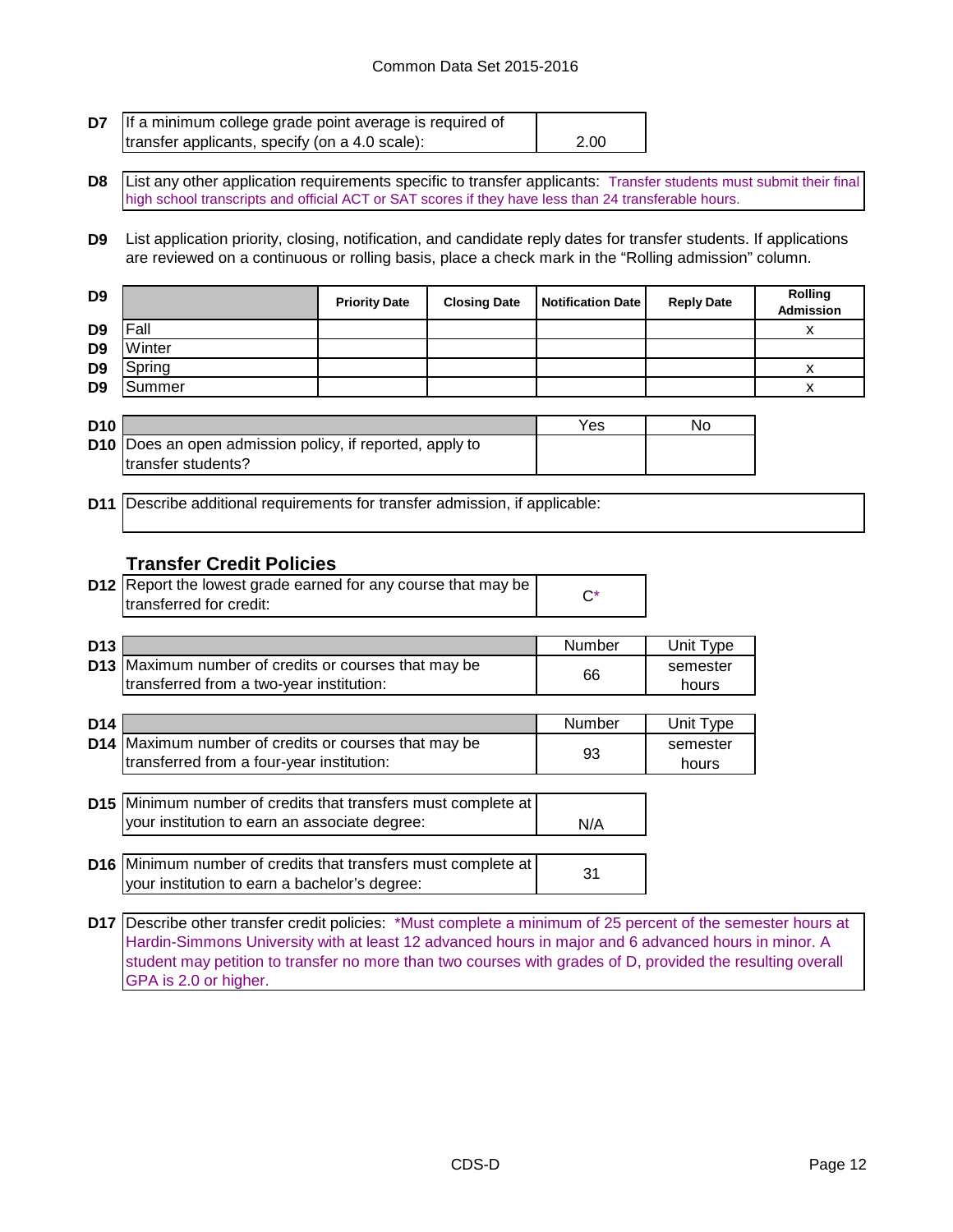# **E. ACADEMIC OFFERINGS AND POLICIES**

**E1 Special study options:** Identify those programs available at your institution. Refer to the glossary for definitions.

| E <sub>1</sub> | Accelerated program                 | X |
|----------------|-------------------------------------|---|
| E <sub>1</sub> | Cooperative education program       |   |
| E <sub>1</sub> | Cross-registration                  | X |
| E1             | Distance learning                   | X |
| E <sub>1</sub> | Double major                        | X |
| E <sub>1</sub> | Dual enrollment                     | X |
| E <sub>1</sub> | English as a Second Language (ESL)  |   |
| E <sub>1</sub> | Exchange student program (domestic) |   |
| E <sub>1</sub> | External degree program             |   |
| E <sub>1</sub> | Honors Program                      | X |
| E <sub>1</sub> | Independent study                   | X |
| E <sub>1</sub> | Internships                         | X |
| E <sub>1</sub> | Liberal arts/career combination     |   |
| E <sub>1</sub> | Student-designed major              |   |
| E <sub>1</sub> | Study abroad                        | X |
| E <sub>1</sub> | Teacher certification program       | X |
| E <sub>1</sub> | Weekend college                     |   |
| E <sub>1</sub> | Other (specify):                    |   |
|                |                                     |   |

**E2 This question has been removed from the Common Data Set.**

#### **E3 Areas in which all or most students are required to complete some course work prior to graduation:**

|                | work prior to graduation.                                           |   |
|----------------|---------------------------------------------------------------------|---|
| E3             | Arts/fine arts                                                      |   |
| E <sub>3</sub> | Computer literacy                                                   | Χ |
| E <sub>3</sub> | English (including composition)                                     | Χ |
| E <sub>3</sub> | Foreign languages                                                   |   |
| E3             | History                                                             |   |
| E <sub>3</sub> | Humanities                                                          |   |
| E <sub>3</sub> | <b>Mathematics</b>                                                  |   |
| E <sub>3</sub> | Philosophy                                                          |   |
| E <sub>3</sub> | Sciences (biological or physical)                                   |   |
| E <sub>3</sub> | Social science                                                      |   |
| E3             | Other (describe):<br>Bible (2 semesters) & writing proficiency exam |   |
|                |                                                                     |   |

**Library Collections: The CDS Publishers will collect library data again when a new Academic Libraries Survey is in place.**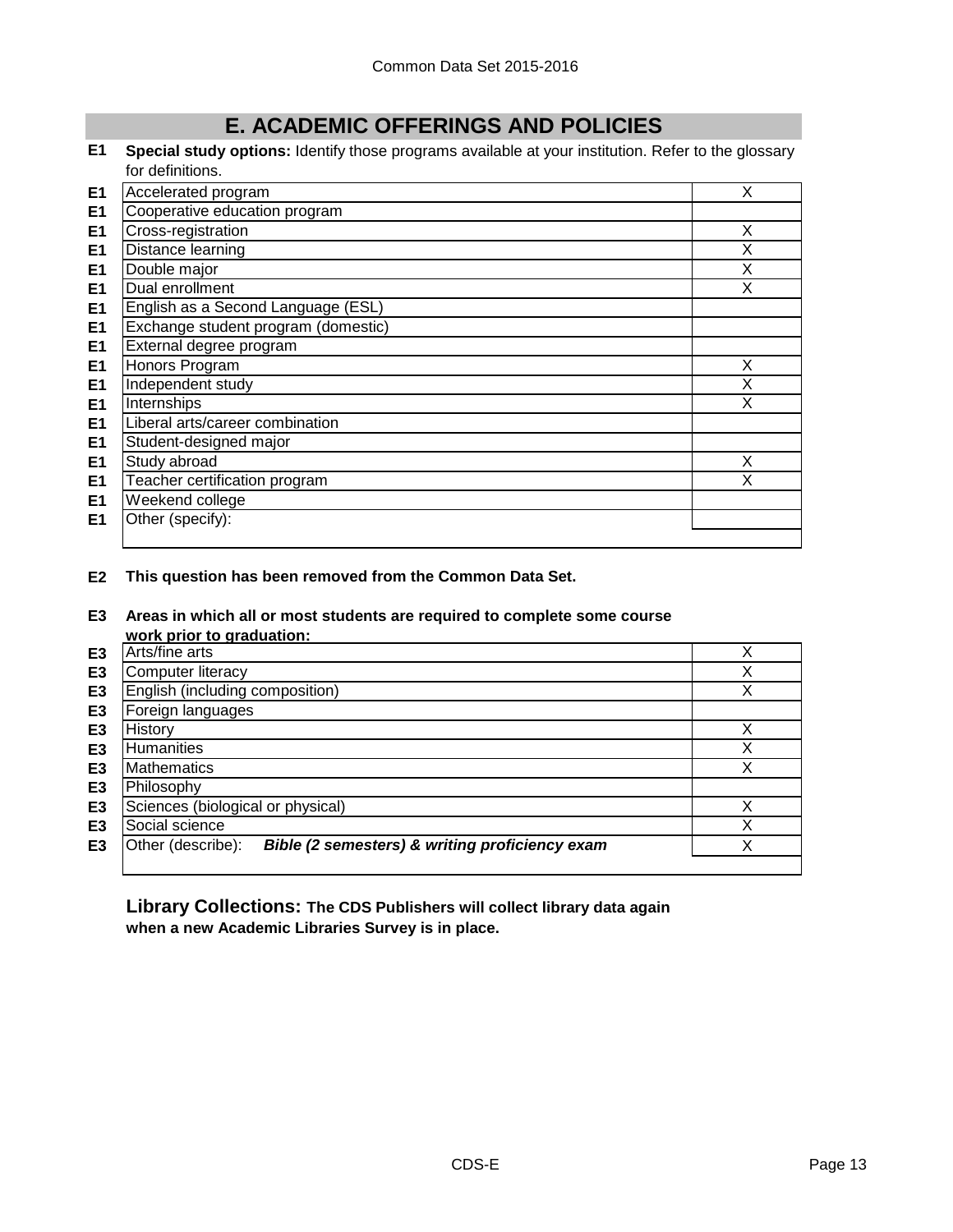# **F. STUDENT LIFE**

**F1** Percentages of first-time, first-year (freshman) degree-seeking students and degree-seeking undergraduates enrolled in Fall 2015 who fit the following categories:

| F <sub>1</sub> |                                                     | First-time, first-year |                |
|----------------|-----------------------------------------------------|------------------------|----------------|
|                |                                                     | (freshman)             | Undergraduates |
|                |                                                     | students               |                |
| F <sub>1</sub> | Percent who are from out of state (exclude          |                        |                |
|                | international/nonresident aliens from the numerator |                        |                |
|                | and denominator)                                    | 4%                     | 4%             |
| F <sub>1</sub> | Percent of men who join fraternities                | N/A                    | 4%             |
| F1             | Percent of women who join sororities                | N/A                    | 5%             |
| F <sub>1</sub> | Percent who live in college-owned, -operated, or -  |                        |                |
|                | affiliated housing                                  | 88%                    | 45%            |
| F <sub>1</sub> | Percent who live off campus or commute              | 12%                    | 55%            |
| F <sub>1</sub> | Percent of students age 25 and older                | $0\%$                  | 10%            |
| F <sub>1</sub> | Average age of full-time students                   | 18                     | 21             |
| F <sub>1</sub> | Average age of all students (full- and part-time)   | 18                     | 21             |

**F2 Activities offered** Identify those programs available at your institution.

| F <sub>2</sub> | <b>Campus Ministries</b>     | Χ |
|----------------|------------------------------|---|
| F2             | Choral groups                | X |
| F <sub>2</sub> | Concert band                 | X |
| F <sub>2</sub> | Dance                        |   |
| F <sub>2</sub> | Drama/theater                | Χ |
| F <sub>2</sub> | <b>International Student</b> | Χ |
|                | Organization                 |   |
| F <sub>2</sub> | Jazz band                    | X |
| F <sub>2</sub> | Literary magazine            | X |
| F <sub>2</sub> | Marching band                | X |
| F <sub>2</sub> | Model UN                     | X |
| F <sub>2</sub> | Music ensembles              | X |
| F <sub>2</sub> | Musical theater              | X |
| F <sub>2</sub> | Opera                        | Χ |
| F <sub>2</sub> | Pep band                     |   |
| F <sub>2</sub> | Radio station                |   |
| F <sub>2</sub> | Student government           | Χ |
| F <sub>2</sub> | Student newspaper            | X |
| F <sub>2</sub> | Student-run film society     |   |
| F <sub>2</sub> | Symphony orchestra           | Χ |
| F <sub>2</sub> | <b>Television station</b>    |   |
| F <sub>2</sub> | Yearbook                     | X |

**F3 ROTC** (program offered in cooperation with Reserve Officers' Training Corps)

| F <sub>3</sub> |                                      | On Campus | At Cooperating<br>Institution | Name of Cooperating Institution |
|----------------|--------------------------------------|-----------|-------------------------------|---------------------------------|
|                | <b>F3</b> Army ROTC is offered:      |           |                               |                                 |
|                | <b>F3</b> Naval ROTC is offered:     |           |                               |                                 |
|                | <b>F3</b> Air Force ROTC is offered: |           |                               |                                 |

**F4 Housing:** Check all types of college-owned, -operated, or -affiliated housing available for undergraduates at your institution.

- **F4** Coed dorms
- **F4** Men's dorms X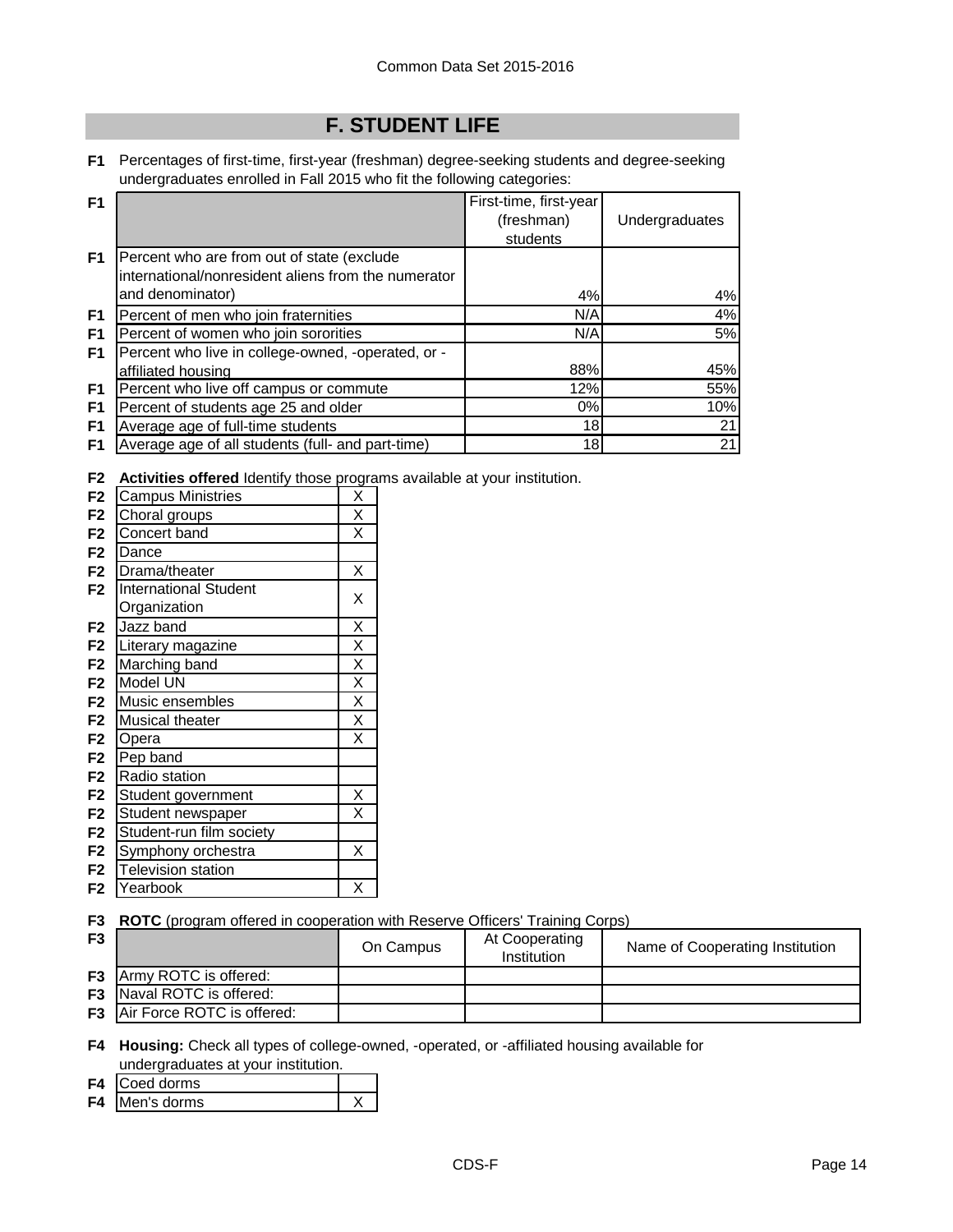| F4 | Women's dorms                                              | X |
|----|------------------------------------------------------------|---|
| F4 | Apartments for married students                            | X |
| F4 | Apartments for single students                             | х |
| F4 | Special housing for disabled<br>students                   | X |
| F4 | Special housing for international<br>students              |   |
| F4 | Fraternity/sorority housing                                |   |
| F4 | Cooperative housing                                        |   |
| F4 | Theme housing                                              |   |
| F4 | Wellness housing                                           |   |
| F4 | Other housing options (specify):                           | x |
|    | single & duplex housing with priority<br>given to families |   |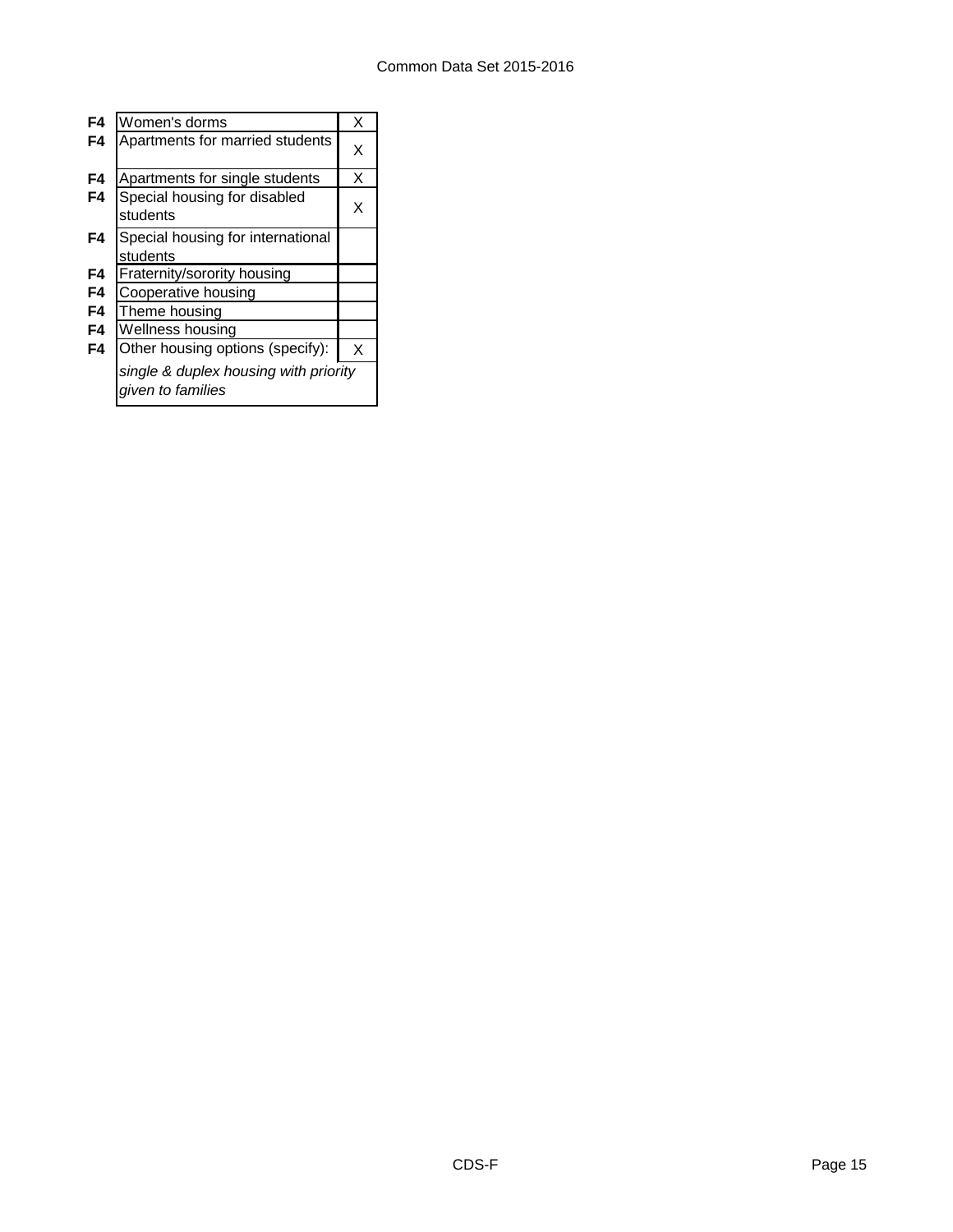# **G. ANNUAL EXPENSES**

**G0** Please provide the URL of your institution's net price calculator:

[http://www.hsutx.edu/offices/financial-aid/financial](http://www.hsutx.edu/offices/financial-aid/financial-calculators/)-calculators/

**Provide 2016-2017 academic year costs of attendance for the following categories that are applicable to your institution.**

Check here if your institution's 2016-2017 academic year costs of attendance are not available at this time and provide an approximate date (i.e., month/day) when your institution's final 2016-2017 academic year costs of attendance will be available:

**G1 Undergraduate full-time tuition, required fees, room and board List the typical tuition, required fees, and room and board for a full-time undergraduate student for the FULL 2016-2017 academic year (30 semester or 45 quarter hours for institutions that derive annual tuition by multiplying credit hour cost by number of credits). A full academic year refers to the period of time generally extending from September to June; usually equated to two semesters, two trimesters, three quarters, or the period covered by a four-one-four plan. Room and board is defined as double occupancy and 19 meals per week or the maximum meal plan. Required fees include only charges that all full-time students must pay that are not included in tuition (e.g., registration, health, or activity fees.) Do not include optional fees (e.g., parking, laboratory use).**

| G <sub>1</sub> |                                                       | First-Year | Undergraduates |
|----------------|-------------------------------------------------------|------------|----------------|
| G <sub>1</sub> | PRIVATE INSTITUTIONS                                  |            |                |
|                | Tuition:                                              | \$25,230   | \$25,230       |
| G1             | PUBLIC INSTITUTIONS                                   |            |                |
|                | Tuition:                                              |            |                |
|                | In-district                                           |            |                |
| G <sub>1</sub> | PUBLIC INSTITUTIONS                                   |            |                |
|                | In-state (out-of-district):                           |            |                |
| G <sub>1</sub> | PUBLIC INSTITUTIONS                                   |            |                |
|                | Out-of-state:                                         |            |                |
| G <sub>1</sub> | NONRESIDENT ALIENS                                    |            |                |
|                | Tuition:                                              |            |                |
|                |                                                       |            |                |
| G <sub>1</sub> | <b>REQUIRED FEES:</b>                                 | \$600      | \$600          |
|                |                                                       |            |                |
| G <sub>1</sub> | ROOM AND BOARD:                                       |            |                |
|                | (on-campus)                                           | \$8,138    | \$8,138        |
| G <sub>1</sub> | <b>ROOM ONLY:</b>                                     |            |                |
|                | (on-campus)                                           | \$3,750    | \$3,750        |
| G <sub>1</sub> | <b>BOARD ONLY:</b>                                    |            |                |
|                | (on-campus meal plan)                                 | \$4,388    | \$4,388        |
|                |                                                       |            |                |
| G1             | Comprehensive tuition and room and board fee (if your |            |                |
|                | college cannot provide separate tuition and room and  |            |                |
|                | board fees):                                          |            |                |
|                |                                                       |            |                |

**G1** Other: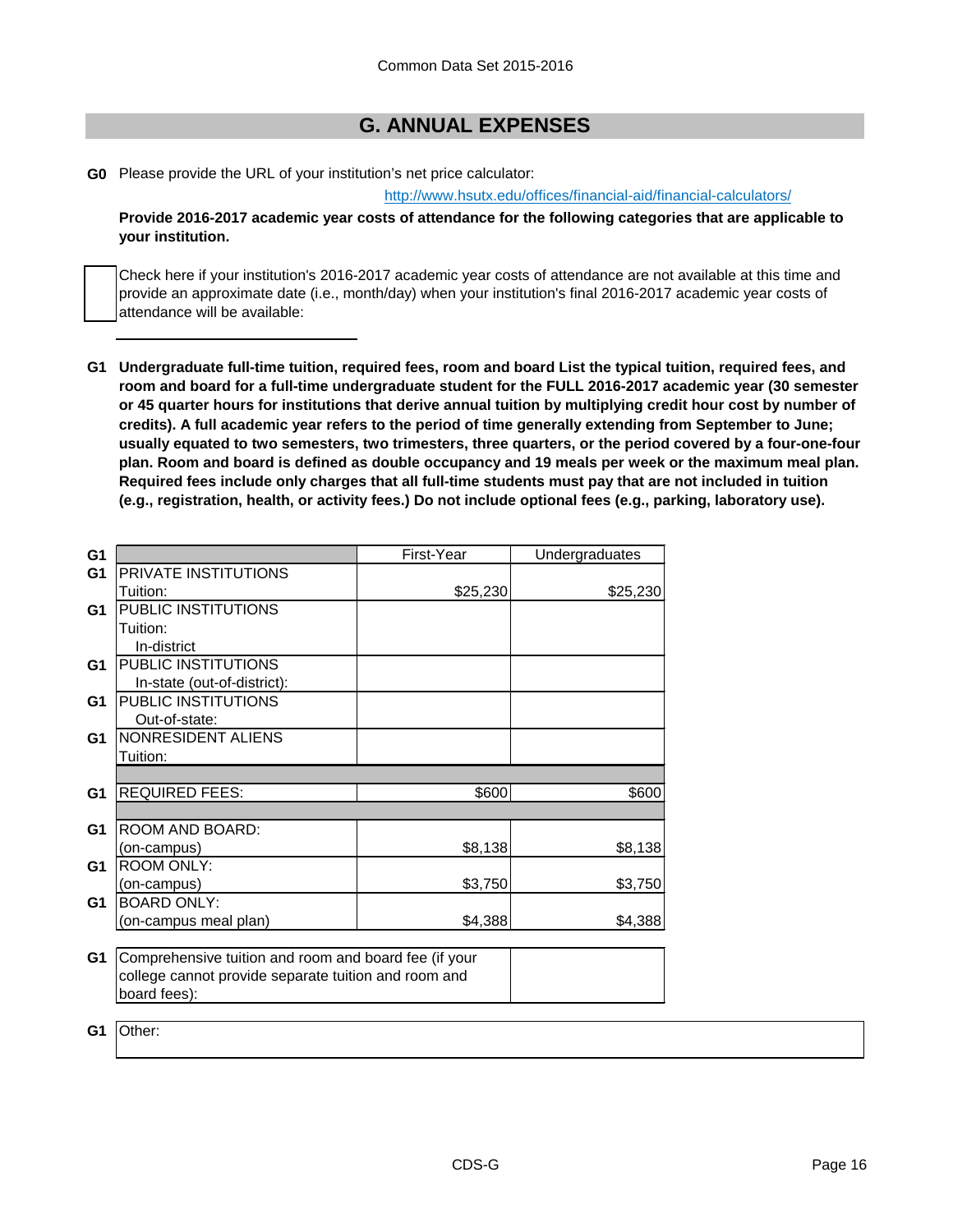| G <sub>2</sub> |                                                                                                           | Minimum | Maximum |
|----------------|-----------------------------------------------------------------------------------------------------------|---------|---------|
| G <sub>2</sub> | Number of credits per term a student can take for the<br>stated full-time tuition                         | 12      | 17      |
| G3             |                                                                                                           | Yes     | No.     |
| G <sub>3</sub> | Do tuition and fees vary by year of study (e.g., sophomore,<br>junior, senior)?                           |         | x       |
| G4             |                                                                                                           | Yes     | No.     |
| G4             | Do tuition and fees vary by undergraduate instructional<br>program?                                       |         | x       |
| G4             |                                                                                                           | %       |         |
| G4             | If yes, what percentage of full-time undergraduates pay<br>more than the tuition and fees reported in G1? |         |         |

**G5** Provide the estimated expenses for a typical full-time undergraduate student:

| G <sub>5</sub> |                                                                                                                                  | <b>Residents</b> | Commuters<br>(living at home) | Commuters<br>(not living at home) |
|----------------|----------------------------------------------------------------------------------------------------------------------------------|------------------|-------------------------------|-----------------------------------|
| G5             | Books and supplies                                                                                                               | \$800            | \$800                         | \$800                             |
| G <sub>5</sub> | Room only                                                                                                                        |                  |                               | \$3,750                           |
| G5             | <b>Board only</b>                                                                                                                |                  | \$2,700                       | \$4,388                           |
| G5             | Room and board total (if your<br>college cannot provide separate<br>room and board figures for<br>commuters not living at home): |                  |                               |                                   |
| G <sub>5</sub> | ransportation                                                                                                                    | \$1,200          | \$1,200                       | \$1,200                           |
| G5             | Other expenses                                                                                                                   | \$1,976          | \$1,600                       | \$1,976                           |

### **G6** Undergraduate per-credit-hour charges (tuition only)

| G <sub>6</sub> | <b>PRIVATE INSTITUTIONS:</b> |  |
|----------------|------------------------------|--|
| G <sub>6</sub> | <b>PUBLIC INSTITUTIONS</b>   |  |
|                | In-district:                 |  |
| G6             | <b>PUBLIC INSTITUTIONS</b>   |  |
|                | In-state (out-of-district):  |  |
| G6             | <b>PUBLIC INSTITUTIONS</b>   |  |
|                | Out-of-state:                |  |
| G6             | NONRESIDENT ALIENS:          |  |
|                |                              |  |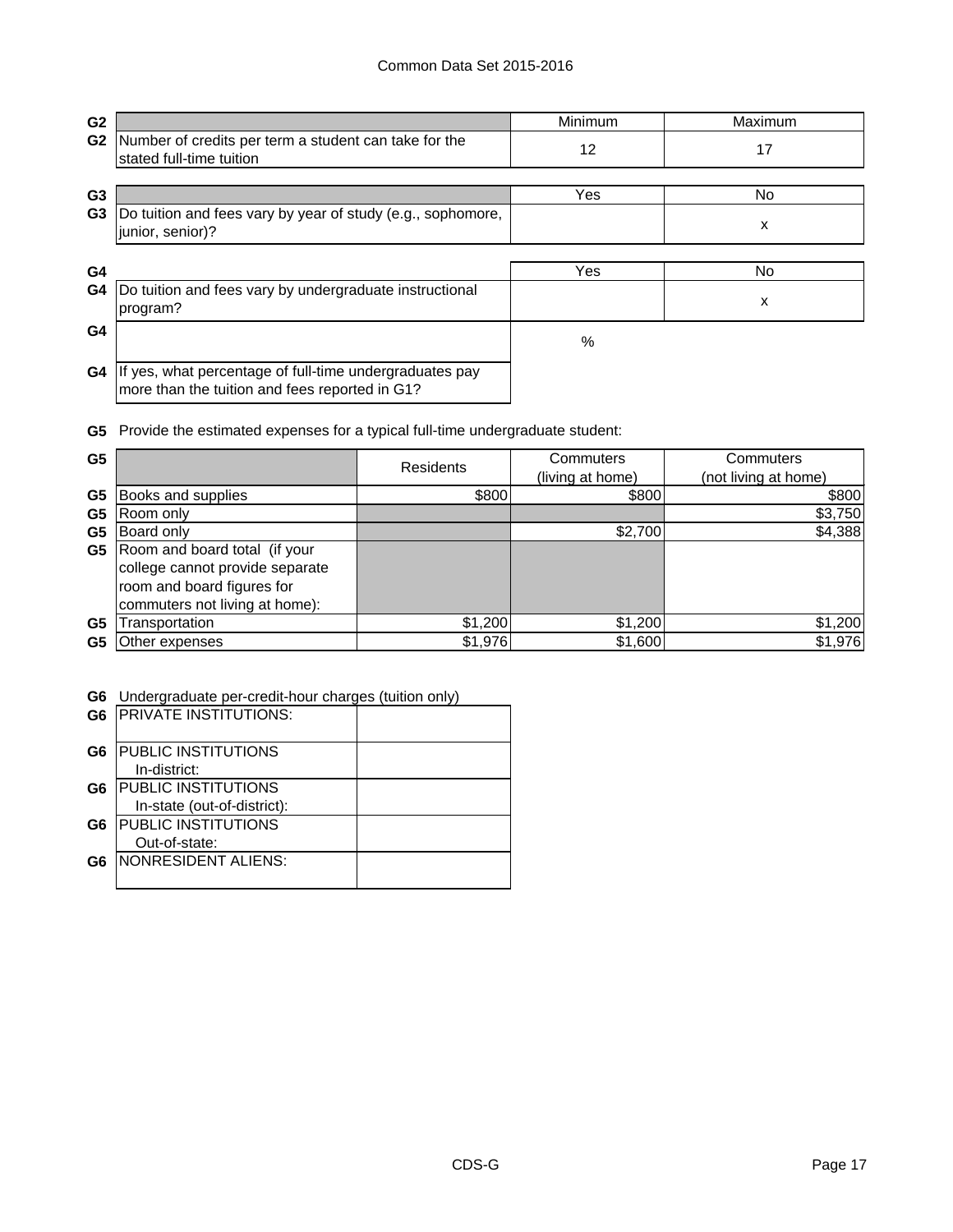# **H. FINANCIAL AID**

# **Aid Awarded to Enrolled Undergraduates**

Enter total dollar amounts awarded to enrolled full-time and less than full-time degree-seeking undergraduates (using the same cohort reported in CDS Question B1, "total degree-seeking" undergraduates) in the following categories. (Note: If the data being reported are final figures for the 2014- 2015 academic year (see the next item below), use the 2014-2015 academic year's CDS Question B1 cohort.) Include aid awarded to international students (i.e., those not qualifying for federal aid). Aid that is non-need-based but that was used to meet need should be reported in the need-based aid columns. (For a suggested order of precedence in assigning categories of aid to cover need, see the entry for "non-needbased scholarship or grant aid" on the last page of the definitions section.)

| H1             |                                                                                                 | 2015-2016<br>estimated | 2014-2015<br>final |
|----------------|-------------------------------------------------------------------------------------------------|------------------------|--------------------|
| H <sub>1</sub> | Indicate the academic year for which data are reported for items H1,<br>IH2. H2A. and H6 below: |                        |                    |

**H3** Which needs-analysis methodology does your institution use in awarding institutional aid?

| H <sub>3</sub> | Federal methodology (FM)       |  |
|----------------|--------------------------------|--|
| H <sub>3</sub> | Institutional methodology (IM) |  |
| H <sub>3</sub> | Both FM and IM                 |  |

| H1             |                                                                                                                                                                                   | Need-based \$<br>(Include non-need-<br>based aid used to<br>meet need.) | Non-need-<br>based \$<br>(Exclude non-need-<br>based aid used to<br>meet need.) |
|----------------|-----------------------------------------------------------------------------------------------------------------------------------------------------------------------------------|-------------------------------------------------------------------------|---------------------------------------------------------------------------------|
| H1             | <b>Scholarships/Grants</b>                                                                                                                                                        |                                                                         |                                                                                 |
| H1             | Federal                                                                                                                                                                           | \$2,589,606                                                             | $\tilde{}$                                                                      |
| H1             | State (i.e., all states, not only the state in which your institution is<br>located)                                                                                              | \$2,022,333                                                             |                                                                                 |
| H1             | Institutional: Endowed scholarships, annual gifts and tuition funded<br>grants, awarded by the college, excluding athletic aid and tuition<br>waivers (which are reported below). | \$1,167,315                                                             | \$17,791,810                                                                    |
| H1             | Scholarships/grants from external sources (e.g., Kiwanis, National<br>Merit) not awarded by the college                                                                           |                                                                         | \$522,095                                                                       |
| H1             | <b>Total Scholarships/Grants</b>                                                                                                                                                  | \$5,779,254                                                             | \$18,313,905                                                                    |
| H <sub>1</sub> | <b>Self-Help</b>                                                                                                                                                                  |                                                                         |                                                                                 |
| H <sub>1</sub> | Student loans from all sources (excluding parent loans)                                                                                                                           | \$3,521,089                                                             | \$11,325,056                                                                    |
| H1             | <b>Federal Work-Study</b>                                                                                                                                                         | \$152,214                                                               |                                                                                 |
| H1             | State and other (e.g., institutional) work-study/employment (Note:<br>Excludes Federal Work-Study captured above.)                                                                |                                                                         |                                                                                 |
| H <sub>1</sub> | <b>Total Self-Help</b>                                                                                                                                                            | \$3,673,303                                                             | \$11,325,056                                                                    |
| H1             | <b>Other</b>                                                                                                                                                                      |                                                                         |                                                                                 |
| H1             | <b>Parent Loans</b>                                                                                                                                                               | ∼                                                                       | \$3,002,954                                                                     |
| H1             | <b>Tuition Waivers</b><br>Reporting is optional. Report tuition waivers in this row if you choose to report them. Do<br>not report tuition waivers elsewhere.                     |                                                                         |                                                                                 |
| H1             | <b>Athletic Awards</b>                                                                                                                                                            |                                                                         | $\tilde{\phantom{a}}$                                                           |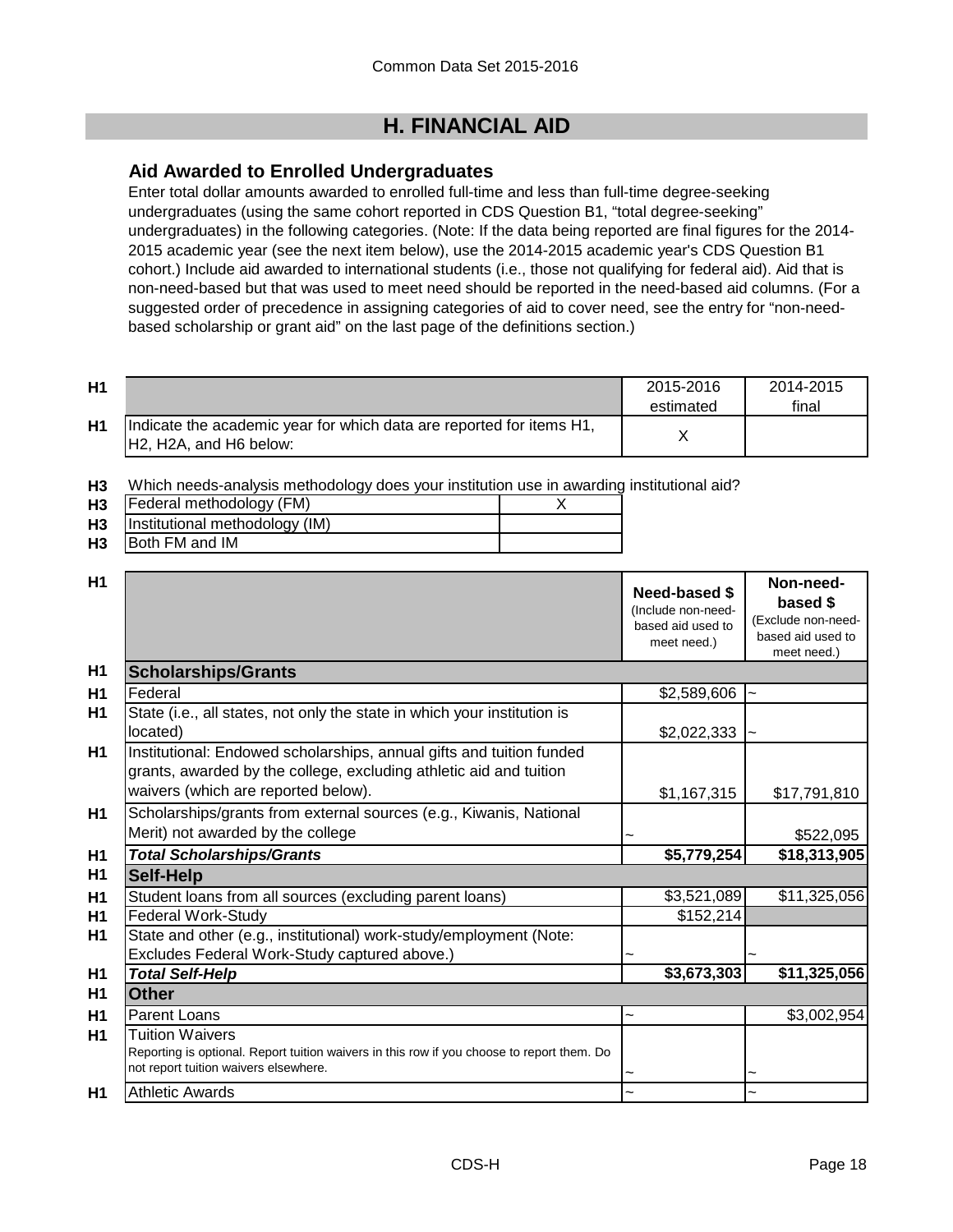**H2 Number of Enrolled Students Awarded Aid:** List the number of degree-seeking full-time and less-thanfull-time undergraduates who applied for and were awarded financial aid from any source. **Aid that is nonneed-based but that was used to meet need should be counted as need-based aid.** Numbers should reflect the cohort awarded the dollars reported in H1. Note: In the chart below, students may be counted in more than one row, and full-time freshmen should also be counted as full-time undergraduates.

| H <sub>2</sub> |     |                                                                                                                                                                                                                                                                                              | <b>First-time</b>                   | <b>Full-time</b>                | <b>Less Than</b>                  |
|----------------|-----|----------------------------------------------------------------------------------------------------------------------------------------------------------------------------------------------------------------------------------------------------------------------------------------------|-------------------------------------|---------------------------------|-----------------------------------|
|                |     |                                                                                                                                                                                                                                                                                              | <b>Full-time</b><br><b>Freshmen</b> | Undergraduate<br>(Incl. Fresh.) | <b>Full-time</b><br>Undergraduate |
| H <sub>2</sub> |     | a) Number of degree-seeking undergraduate students                                                                                                                                                                                                                                           |                                     |                                 |                                   |
|                |     | (CDS Item B1 if reporting on Fall 2015 cohort)                                                                                                                                                                                                                                               | 413                                 | 1475                            | 163                               |
| H <sub>2</sub> |     | b) Number of students in line a who applied for need-<br>based financial aid                                                                                                                                                                                                                 | 412                                 | 1447                            | 93                                |
| H <sub>2</sub> |     | c) Number of students in line <b>b</b> who were determined to<br>have financial need                                                                                                                                                                                                         | 325                                 | 1082                            | 52                                |
| H <sub>2</sub> |     | d) Number of students in line c who were awarded any<br>financial aid                                                                                                                                                                                                                        | 325                                 | 1082                            | 52                                |
| H <sub>2</sub> |     | e) Number of students in line <b>d</b> who were awarded any<br>need-based scholarship or grant aid                                                                                                                                                                                           | 233                                 | 785                             | 39                                |
| H <sub>2</sub> |     | Number of students in line d who were awarded any<br>need-based self-help aid                                                                                                                                                                                                                | 265                                 | 933                             | 40                                |
| H <sub>2</sub> |     | g) Number of students in line d who were awarded any<br>non-need-based scholarship or grant aid                                                                                                                                                                                              | 325                                 | 1036                            | 34                                |
| H <sub>2</sub> |     | h) Number of students in line <b>d</b> whose need was fully met<br>(exclude PLUS loans, unsubsidized loans, and private<br>alternative loans)                                                                                                                                                | 114                                 | 258                             | 6                                 |
| H <sub>2</sub> |     | On average, the percentage of need that was met of<br>students who were awarded any need-based aid.<br>Exclude any aid that was awarded in excess of need as<br>well as any resources that were awarded to replace<br>EFC (PLUS loans, unsubsidized loans, and private<br>alternative loans) | 89.5%                               | 75.3%                           | 38.7%                             |
| H <sub>2</sub> | li) | The average financial aid package of those in line d.<br>Exclude any resources that were awarded to replace<br>EFC (PLUS loans, unsubsidized loans, and private<br>alternative loans)                                                                                                        | \$25,800                            | \$22,285                        | 10,899<br>\$                      |
| H <sub>2</sub> | k)  | Average need-based scholarship and grant award of<br>those in line e                                                                                                                                                                                                                         | \$8,245                             | \$6,910                         | \$4,144                           |
| H <sub>2</sub> |     | Average need-based self-help award (excluding PLUS<br>loans, unsubsidized loans, and private alternative<br>loans) of those in line f                                                                                                                                                        | \$<br>3,106                         | \$4,216                         | \$<br>4,167                       |
| H <sub>2</sub> |     | m) Average need-based loan (excluding PLUS loans,<br>unsubsidized loans, and private alternative loans) of<br>those in line f who were awarded a need-based loan                                                                                                                             | \$<br>3,080                         | \$4,126                         | \$4,219                           |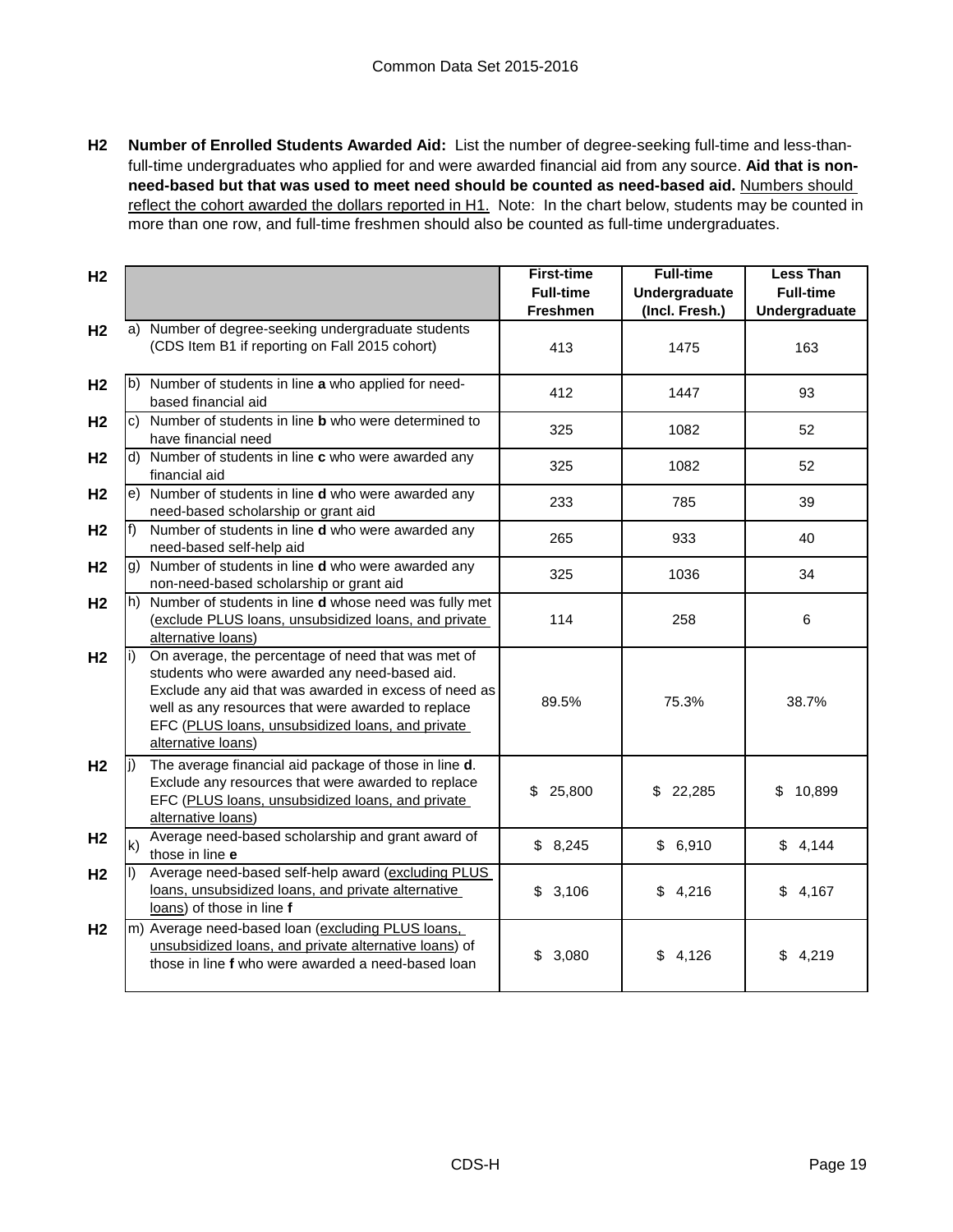**H2A Number of Enrolled Students Awarded Non-need-based Scholarships and Grants**: List the number of degree-seeking full-time and less-than-full-time undergraduates who had no financial need and who were awarded institutional non-need-based scholarship or grant aid. Numbers should reflect the cohort awarded the dollars reported in H1. Note: In the chart below, students may be counted in more than one row, and full-time freshmen should also be counted as full-time undergraduates.

| H2A               |                                                                                                                                                                                                                  | <b>First-time</b><br><b>Full-time</b><br><b>Freshmen</b> | <b>Full-time</b><br>Undergrad<br>(Incl. Fresh.) | <b>Less Than</b><br><b>Full-time</b><br>Undergrad |
|-------------------|------------------------------------------------------------------------------------------------------------------------------------------------------------------------------------------------------------------|----------------------------------------------------------|-------------------------------------------------|---------------------------------------------------|
| $H2A$ In)         | Number of students in line a who had no financial need<br>and who were awarded institutional non-need-based<br>scholarship or grant aid (exclude those who were<br>awarded athletic awards and tuition benefits) | 87                                                       | 358                                             | 34                                                |
| $H2A$ (0)         | Average dollar amount of institutional non-need-based<br>scholarship and grant aid awarded to students in line n                                                                                                 | \$<br>14,537                                             | 12,070<br>S                                     | 3,331                                             |
| $H2A$ $ p\rangle$ | Number of students in line a who were awarded an<br>institutional non-need-based athletic scholarship or<br>grant                                                                                                | N/A                                                      | N/A                                             | N/A                                               |
| $H2A$ $ q\rangle$ | Average dollar amount of institutional non-need-based<br>athletic scholarships and grants awarded to students in<br>line <b>p</b>                                                                                | N/A                                                      | N/A                                             | N/A                                               |

**H3** Incorporated into H1 above.

Include: \* 2015 undergraduate class: all students **Note:** These are the graduates and loan types to include and exclude in order to fill out CDS H4 and H5.

who started at your institution as first- time students and received a bachelor's degree

between July 1, 2014 and June 30, 2015.

\* only loans made to students who borrowed

while enrolled at your institution.

\* co-signed loans.

Exclude: \* students who transferred in.

\* money borrowed at other institutions.

\* parent loans

 \* students who did not graduate or who graduated with another degree or certificate (but no bachelor's degree)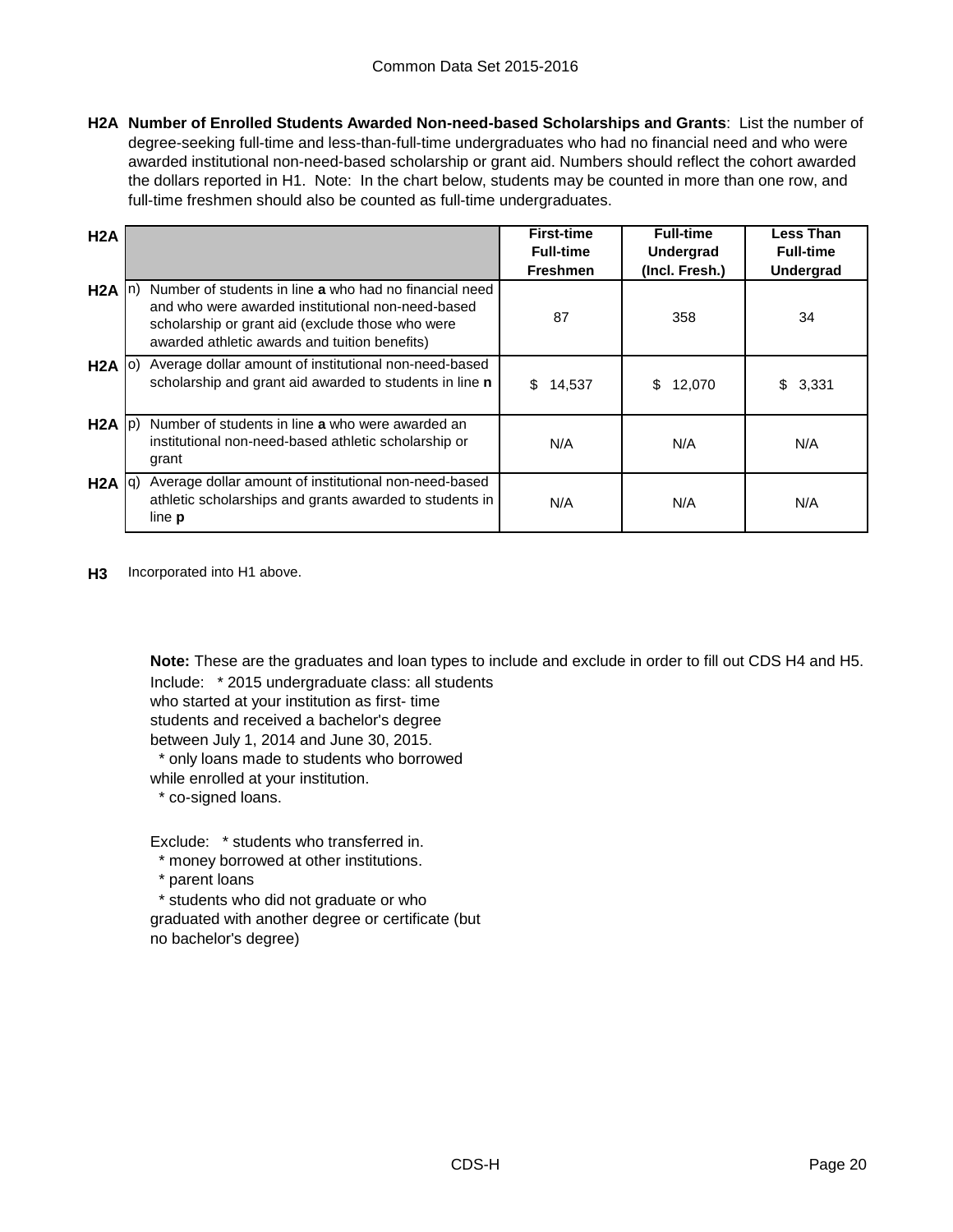| H4 | Provide the number of students in the 2015 undergraduate class who started at your<br>institution as first-time students and received a bachelor's degree between July 1, 2014<br>and June 30, 2015. Exclude students who transferred into your institution |            |
|----|-------------------------------------------------------------------------------------------------------------------------------------------------------------------------------------------------------------------------------------------------------------|------------|
|    |                                                                                                                                                                                                                                                             | <b>198</b> |

**H5** Number and percent of students in class (defined in H4 above) borrowing from federal, non-federal, and any loan sources, and the average (or mean) amount borrowed

|                                                                                                                                                                                                                                                           | Number in the<br>class (defined in<br>H <sub>4</sub> above) who<br>borrowed | Percent of the<br>class (defined<br>above) who<br>borrowed<br>$(nearest 1\%)$ | Average per-<br>undergraduate-<br>borrower<br>cumulative<br>principal<br>borrowed, of<br>those in the first<br>column (nearest<br>\$1) |
|-----------------------------------------------------------------------------------------------------------------------------------------------------------------------------------------------------------------------------------------------------------|-----------------------------------------------------------------------------|-------------------------------------------------------------------------------|----------------------------------------------------------------------------------------------------------------------------------------|
| a) Any loan program: Federal Perkins, Federal Stafford<br>Subsidized and Unsubsidized, institutional, state,<br>private loans that your institution is aware of, etc.<br>Include both Federal Direct Student Loans and Federal<br>Family Education Loans. | 140                                                                         | 71.00%                                                                        | \$38,354                                                                                                                               |
| b) Federal loan programs: Federal Perkins, Federal<br>Stafford Subsidized and Unsubsidized. Include both<br>Federal Direct Student Loans and Federal Family<br>Education Loans.                                                                           | 135                                                                         | 68.00%                                                                        | \$30,980                                                                                                                               |
| c) Institutional loan programs.                                                                                                                                                                                                                           | $\overline{0}$                                                              | 0.00%                                                                         | \$0                                                                                                                                    |
| d) State loan programs.                                                                                                                                                                                                                                   | 1                                                                           | 0.01%                                                                         | \$22,000                                                                                                                               |
| e) Private alternative loans made by a bank or<br>lender.                                                                                                                                                                                                 | 48                                                                          | 24.00%                                                                        | \$24,736                                                                                                                               |

**H5**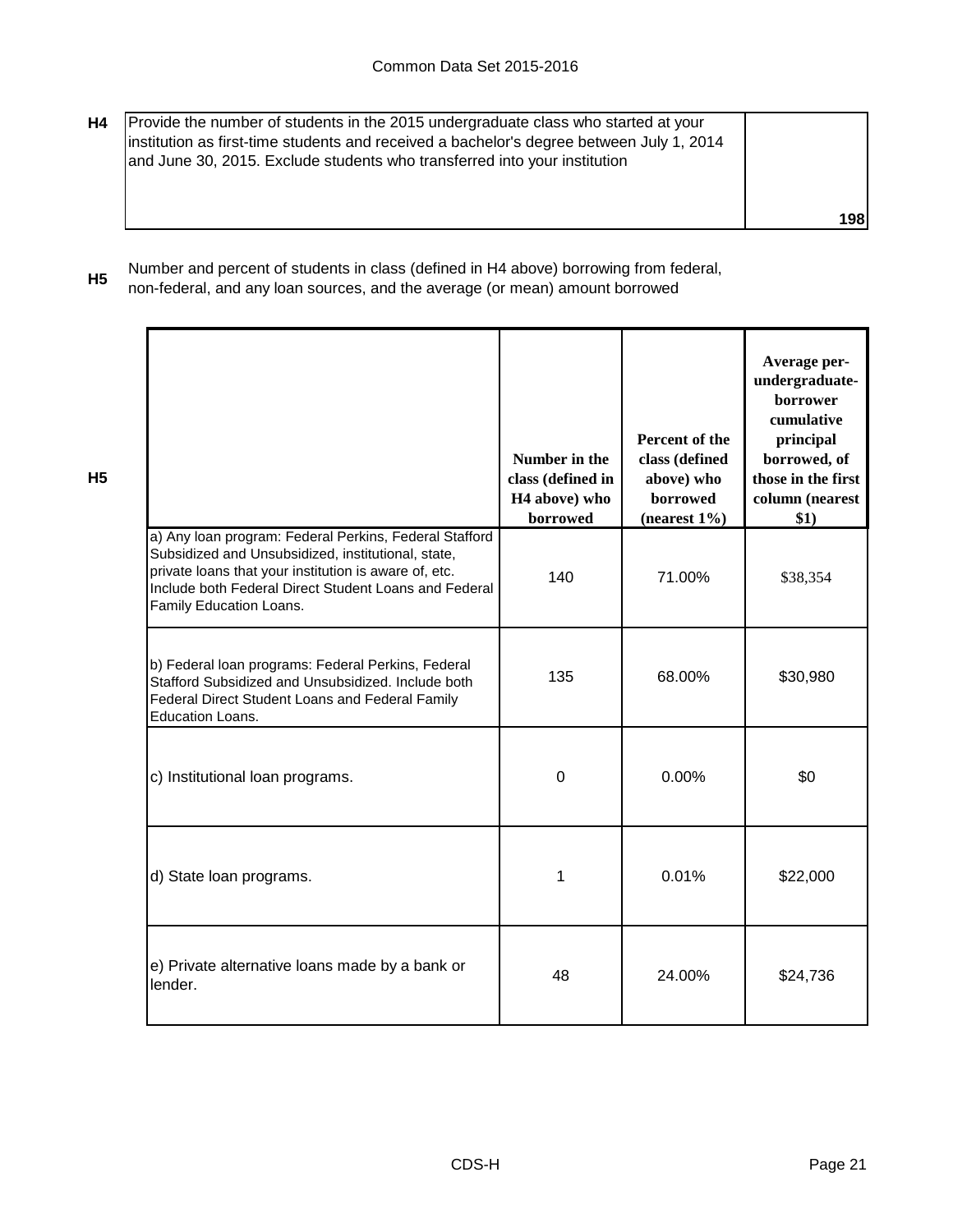**Aid to Undergraduate Degree-seeking Nonresident Aliens** (Note: Report numbers and dollar amounts for the same academic year checked in item H1.)

**H6** Indicate your institution's policy regarding institutional scholarship and grant aid for undergraduate degreeseeking nonresident aliens:

| H <sub>6</sub> | Institutional need-based scholarship or grant aid is available     |  |
|----------------|--------------------------------------------------------------------|--|
| H6             | Institutional non-need-based scholarship or grant aid is available |  |
| H <sub>6</sub> | Institutional scholarship or grant aid is not available            |  |

| H6 If institutional financial aid is available for undergraduate degree-seeking nonresident<br>aliens, provide the number of undergraduate degree-seeking nonresident aliens who |    |
|----------------------------------------------------------------------------------------------------------------------------------------------------------------------------------|----|
| were awarded need-based or non-need-based aid:                                                                                                                                   | 25 |

| H6 | Average dollar amount of institutional financial aid awarded to undergraduate degree- |     |
|----|---------------------------------------------------------------------------------------|-----|
|    | Iseeking nonresident aliens:                                                          | \$9 |
|    |                                                                                       |     |

| H <sub>6</sub> | Total dollar amount of institutional financial aid awarded to undergraduate degree- |           |
|----------------|-------------------------------------------------------------------------------------|-----------|
|                | Iseeking nonresident aliens:                                                        | \$245,425 |

**H7** Check off all financial aid forms nonresident alien first-year financial aid applicants must submit:

| <b>H7</b> | Institution's own financial aid form              |  |
|-----------|---------------------------------------------------|--|
| <b>H7</b> | <b>CSS/Financial Aid PROFILE</b>                  |  |
| <b>H7</b> | International Student's Financial Aid Application |  |
| <b>H7</b> | International Student's Certification of Finances |  |
| <b>H7</b> | Other (specify):                                  |  |

# **Process for First-Year/Freshman Students**

**H8** Check off all financial aid forms domestic first-year (freshman) financial aid applicants must submit:

| H <sub>8</sub> | <b>FAFSA</b>                         |  |
|----------------|--------------------------------------|--|
| H <sub>8</sub> | Institution's own financial aid form |  |
| H <sub>8</sub> | <b>CSS/Financial Aid PROFILE</b>     |  |
| H <sub>8</sub> | State aid form                       |  |
| H <sub>8</sub> | Noncustodial PROFILE                 |  |
| H <sub>8</sub> | <b>Business/Farm Supplement</b>      |  |
| H <sub>8</sub> | Other (specify):                     |  |

#### **H9** Indicate filing dates for first-year (freshman) students:

| H9             | Priority date for filing required financial aid forms:             | 3/1 |
|----------------|--------------------------------------------------------------------|-----|
| H <sub>9</sub> | Deadline for filing required financial aid forms:                  |     |
| H <sub>9</sub> | No deadline for filing required forms (applications processed on a |     |
|                | rolling basis):                                                    |     |

**H10** Indicate notification dates for first-year (freshman) students (answer a or b):

|                 | <b>H10</b> $ a $ Students notified on or about (date):      |     |    |
|-----------------|-------------------------------------------------------------|-----|----|
| H <sub>10</sub> |                                                             | Yes | No |
|                 | <b>H10</b> $\vert$ b) Students notified on a rolling basis: |     |    |
| <b>H10</b>      | If yes, starting date:                                      |     |    |

**H11** Indicate reply dates:

| H11 Students must reply by (date):             | 6/1 |
|------------------------------------------------|-----|
|                                                |     |
| <b>H11</b> or within<br>weeks of notification. |     |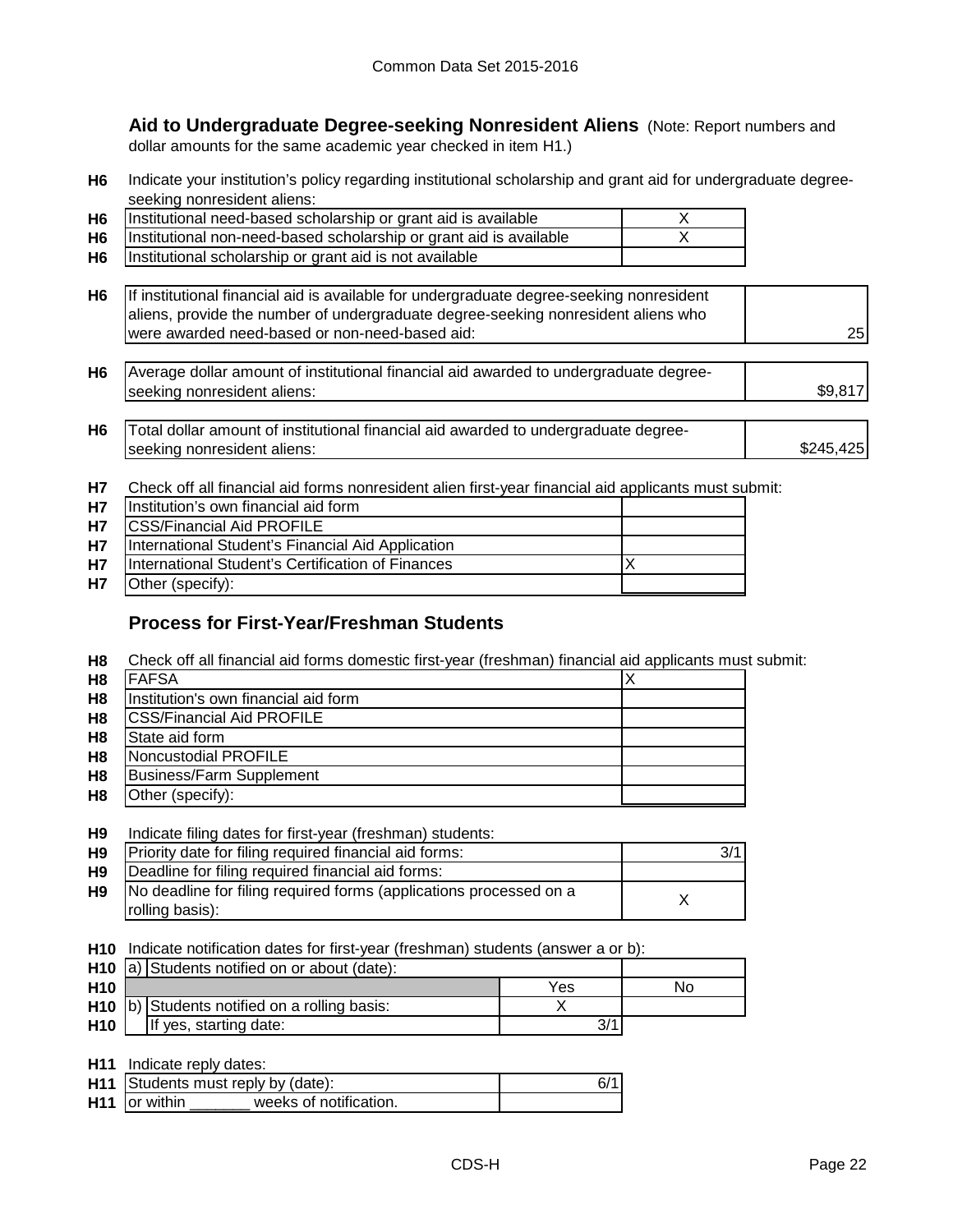# **Types of Aid Available**

Please check off all types of aid available to undergraduates at your institution:

**H12** Loans

| <b>H12 FEDERAL DIRECT STUDENT LOAN PROGRAM (DIRECT LOAN)</b> |
|--------------------------------------------------------------|
|--------------------------------------------------------------|

| <b>H12</b> Direct Subsidized Stafford Loans   |  |
|-----------------------------------------------|--|
| <b>H12</b> Direct Unsubsidized Stafford Loans |  |
| <b>H12 Direct PLUS Loans</b>                  |  |

| <b>H12</b> Federal Perkins Loans                      |  |
|-------------------------------------------------------|--|
| <b>H12</b> Federal Nursing Loans                      |  |
| H <sub>12</sub> State Loans                           |  |
| H12 College/university loans from institutional funds |  |
| $H12$ Other (specify):                                |  |
|                                                       |  |

#### **H13** Scholarships and Grants

|                 | <b>HIS</b> Sulplaiships and Grants                                   |   |
|-----------------|----------------------------------------------------------------------|---|
| H <sub>13</sub> | NEED-BASED:                                                          |   |
| H <sub>13</sub> | <b>Federal Pell</b>                                                  |   |
| H <sub>13</sub> | <b>ISEOG</b>                                                         |   |
| H13             | State scholarships/grants                                            | Χ |
| H13             | Private scholarships                                                 | х |
| H <sub>13</sub> | College/university scholarship or grant aid from institutional funds |   |
| H13             | United Negro College Fund                                            |   |
|                 | H13   Federal Nursing Scholarship                                    |   |
| H <sub>13</sub> | Other (specify):                                                     |   |
|                 |                                                                      |   |

**H14** Check off criteria used in awarding institutional aid. Check all that apply.

| H14             |                          | Non-Need Based | Need-Based |
|-----------------|--------------------------|----------------|------------|
| H <sub>14</sub> | Academics                | Х              |            |
| H <sub>14</sub> | Alumni affiliation       | X              |            |
| H <sub>14</sub> | Art                      | X              |            |
| H <sub>14</sub> | <b>Athletics</b>         |                |            |
| H <sub>14</sub> | Job skills               |                |            |
| H <sub>14</sub> | <b>ROTC</b>              |                |            |
| H <sub>14</sub> | Leadership               | Χ              |            |
| H <sub>14</sub> | Minority status          | Χ              |            |
| H <sub>14</sub> | Music/drama              | Χ              |            |
| H <sub>14</sub> | Religious affiliation    | Χ              |            |
| H <sub>14</sub> | State/district residency |                | Χ          |

#### **H15**

If your institution has recently implemented any major financial aid policy, program, or initiative to make your institution more affordable to incoming students such as replacing loans with grants, or waiving costs for families below a certain income level please provide details below: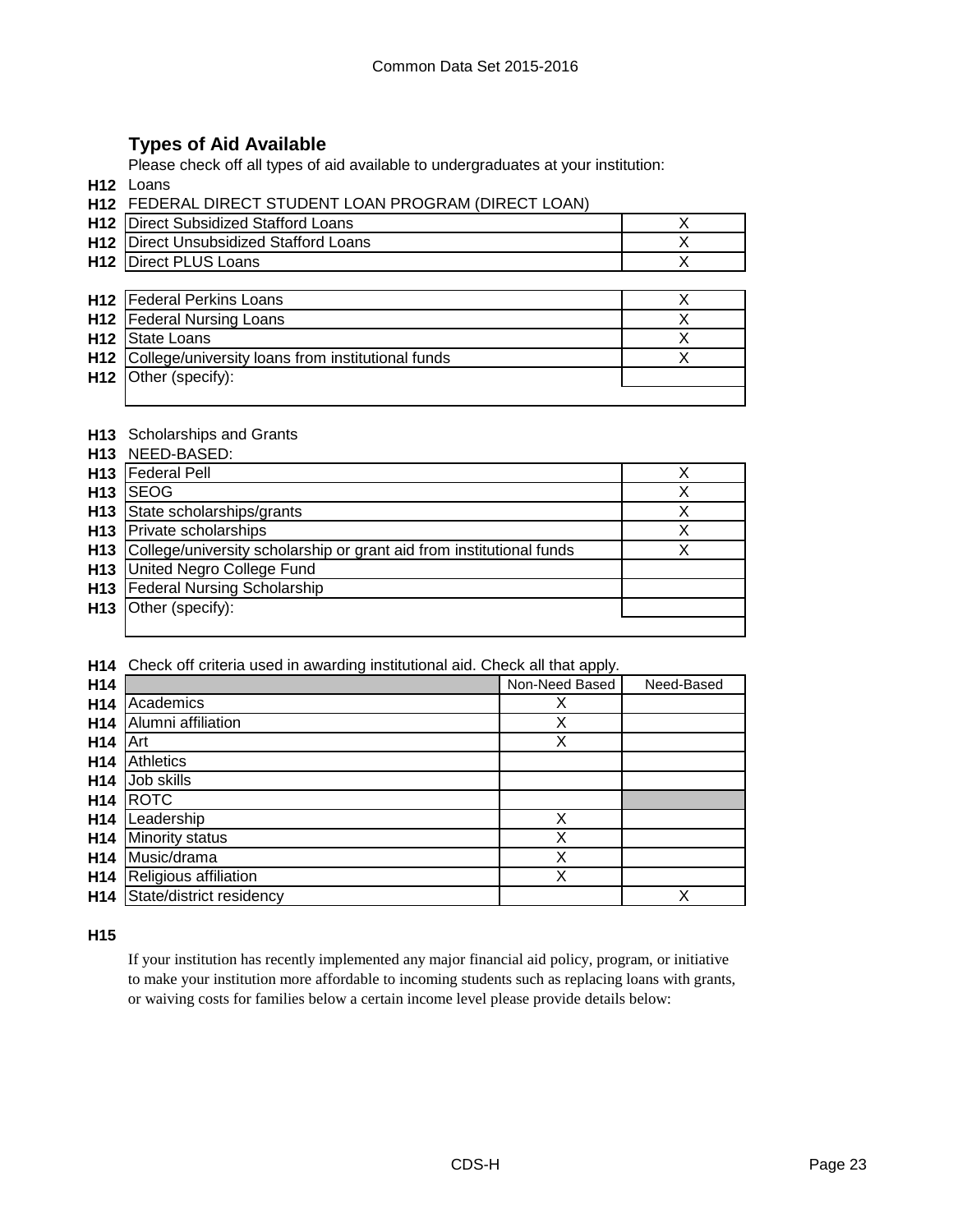# **I. INSTRUCTIONAL FACULTY AND CLASS SIZE**

# **Please report the number of instructional faculty members in each category for Fall 2015. Include faculty who are on your institution's payroll on the census date your institution uses for**

#### **I1 IPEDS/AAUP.**

The following definition of full-time instructional faculty is used by the American Association of University Professors (AAUP) in its annual Faculty Compensation Survey (the part time definitions are not used by AAUP). Instructional Faculty is defined as those members of the instructional-research staff whose major regular assignment is instruction, including those with released time for research. Use the chart below to determine inclusions and exclusions:

|                                                                                                                                                                                                                                                  | Full-time | Part-time                                                                       |
|--------------------------------------------------------------------------------------------------------------------------------------------------------------------------------------------------------------------------------------------------|-----------|---------------------------------------------------------------------------------|
| (a) instructional faculty in preclinical and clinical medicine, faculty who are not paid (e.g., Exclude<br>those who donate their services or are in the military), or research-only faculty, post-<br>doctoral fellows, or pre-doctoral fellows |           | Include only if<br>they teach one<br>or more non-<br>clinical credit<br>courses |
| (b) administrative officers with titles such as dean of students, librarian, registrar, coach,<br>and the like, even though they may devote part of their time to classroom instruction and<br>may have faculty status                           | Exclude   | Include if they<br>teach one or<br>more non-<br>clinical credit<br>courses      |
| (c) other administrators/staff who teach one or more non-clinical credit courses even<br>though they do not have faculty status                                                                                                                  | Exclude   | Include                                                                         |
| (d) undergraduate or graduate students who assist in the instruction of courses, but<br>have titles such as teaching assistant, teaching fellow, and the like                                                                                    | Exclude   | Exclude                                                                         |
| (e) faculty on sabbatical or leave with pay                                                                                                                                                                                                      | Include   | Exclude                                                                         |
| (f) faculty on leave without pay                                                                                                                                                                                                                 | Exclude   | Exclude                                                                         |
| (g) replacement faculty for faculty on sabbatical leave or leave with pay                                                                                                                                                                        | Exclude   | Include                                                                         |

*Full-time instructional faculty:* faculty employed on a full-time basis for instruction (including those with released time for research)

*Part-time instructional faculty:* Adjuncts and other instructors being paid solely for part-time classroom instruction. Also includes full-time faculty teaching less than two semesters, three quarters, two trimesters, or two four-month sessions. Employees who are not considered full-time instructional faculty but who teach one or more non-clinical credit courses may be counted as part-time faculty.

*Minority faculty: includes faculty who designate themselves as Black, non-Hispanic; American Indian or Alaska Native; Asian, Native Hawaiian or other Pacific Islander, or Hispanic.* 

*Doctorate: includes such degrees as Doctor of Philosophy, Doctor of Education, Doctor of Juridical Science, and Doctor of Public Health in any field such as arts, sciences, education, engineering, business, and public administration. Also includes terminal degrees formerly designated as "first professional," including dentistry (DDS or DMD), medicine (MD), optometry (OD), osteopathic medicine (DO), pharmacy (DPharm or BPharm), podiatric medicine (DPM), veterinary medicine (DVM), chiropractic (DC or DCM), or law (JD).*

*Terminal degree:* the highest degree in a field: example, M. Arch (architecture) and MFA (master of fine arts).

| $\mathsf{I}$ |   |                                                         | Full-Time | Part-Time | Total |
|--------------|---|---------------------------------------------------------|-----------|-----------|-------|
| $\mathsf{I}$ | a | Total number of instructional faculty                   | 134       | 70.       | 204   |
| $\mathbf{I}$ |   | Total number who are members of minority groups         |           |           | 13    |
| $\mathsf{I}$ |   | Total number who are women                              | 51        | 31        | 82    |
| 11           |   | Total number who are men                                | 83        | 39        | 122   |
| $\mathsf{I}$ | e | Total number who are nonresident aliens (international) |           |           |       |
|              |   | Total number with doctorate, or other terminal degree   |           |           |       |
| <u>11</u>    |   |                                                         | 123       | 39        | 162   |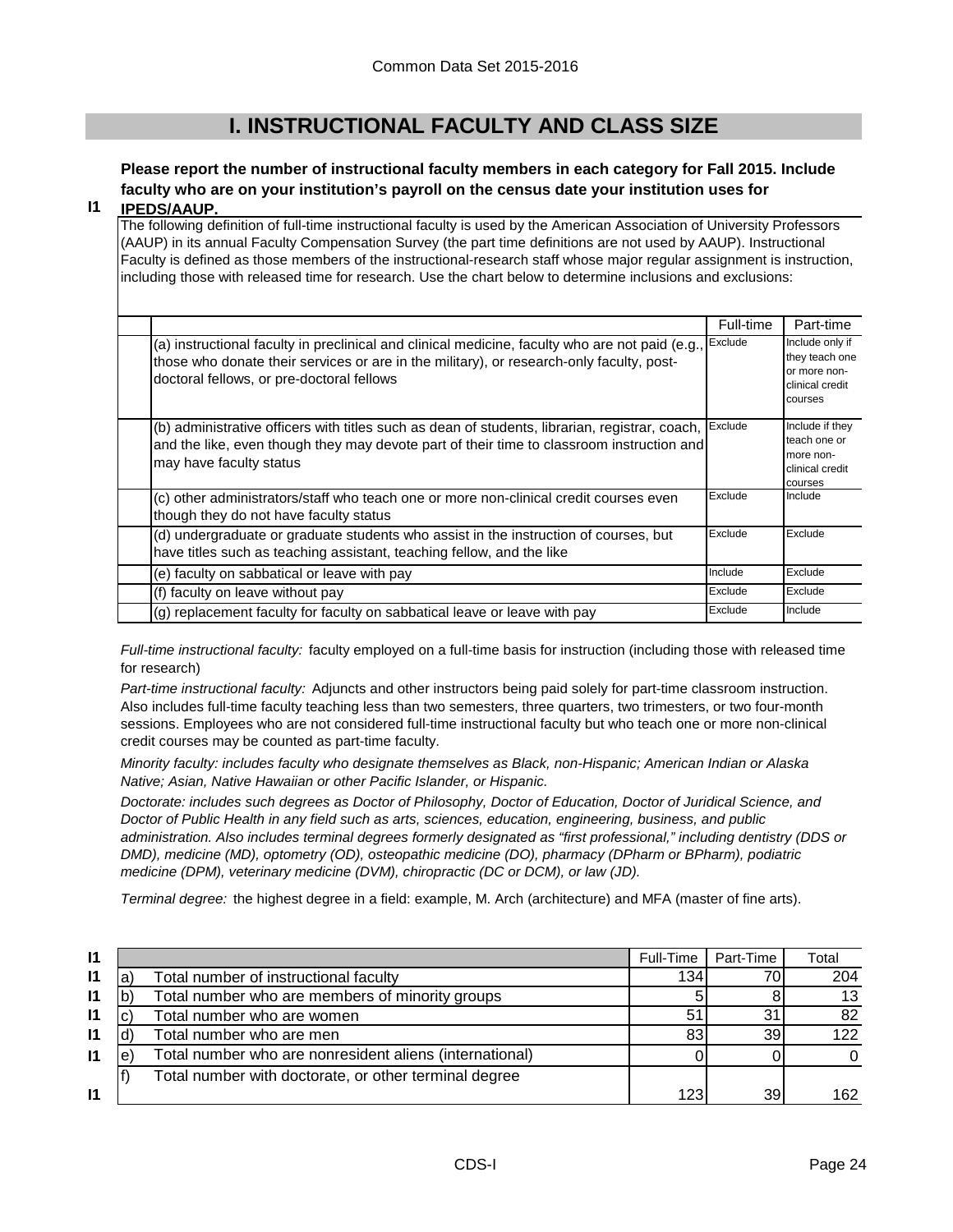|              | (g) | Total number whose highest degree is a master's but not a terminal |    |     |
|--------------|-----|--------------------------------------------------------------------|----|-----|
| $\mathbf{I}$ |     | master's                                                           | 24 | 35  |
| $\mathbf{I}$ |     | Total number whose highest degree is a bachelor's                  |    | 6   |
|              |     | Total number whose highest degree is unknown or other (Note:       |    |     |
| $\mathbf{I}$ |     | Items f, g, h, and i must sum up to item a.)                       |    |     |
|              |     | Total number in stand-alone graduate/ professional programs in     |    |     |
| $\mathbf{I}$ |     | which faculty teach virtually only graduate-level students         |    | 13. |

#### **I2 Student to Faculty Ratio**

Report the Fall 2015 ratio of full-time equivalent students (full-time plus 1/3 part time) to full-time equivalent instructional faculty (full time plus 1/3 part time). In the ratio calculations, exclude both faculty and students in stand-alone graduate or professional programs such as medicine, law, veterinary, dentistry, social work, business, or public health in which faculty teach virtually only graduate-level students. Do not count undergraduate or graduate student teaching assistants as faculty.

| $\mathsf{I2}$ | <b>Fall 2015 Student to Faculty ratio</b> | '2Ito | (based on | 1761 students |
|---------------|-------------------------------------------|-------|-----------|---------------|
|               |                                           |       | and       | 148 faculty). |

#### **I3 Undergraduate Class Size**

**I3**

In the table below, please use the following definitions to report information about the size of classes and class sections offered in the Fall 2015 term.

*Class Sections:* A class section is an organized course offered for credit, identified by discipline and number, meeting at a stated time or times in a classroom or similar setting, and not a subsection such as a laboratory or discussion session. Undergraduate class sections are defined as any sections in which at least one degree-seeking undergraduate student is enrolled for credit. Exclude distance learning classes and noncredit classes and individual instruction such as dissertation or thesis research, music instruction, or one-to-one readings. Exclude students in independent study, co-operative programs, internships, foreign language taped tutor sessions, practicums, and all students in one-on-one classes. Each class section should be counted only once and should not be duplicated because of course catalog cross-listings.

*Class Subsections:* A class subsection includes any subsection of a course, such as laboratory, recitation, and discussion subsections that are supplementary in nature and are scheduled to meet separately from the lecture portion of the course. Undergraduate subsections are defined as any subsections of courses in which degree-seeking undergraduate students enrolled for credit. As above, exclude noncredit classes and individual instruction such as dissertation or thesis research, music instruction, or one-to-one readings. Each class subsection should be counted only once and should not be duplicated because of cross-listings.

Using the above definitions, please report for each of the following class-size intervals the number of class sections and class subsections offered in Fall 2015. For example, a lecture class with 800 students who met at another time in 40 separate labs with 20 students should be counted once in the "100+" column in the class section column and 40 times under the "20-29" column of the class subsections table.

| $\mathsf{I}3$  |                   | Undergraduate Class Size (provide numbers) |           |           |           |       |       |        |              |
|----------------|-------------------|--------------------------------------------|-----------|-----------|-----------|-------|-------|--------|--------------|
| 13             | <b>CLASS</b>      | $2 - 9$                                    | $10 - 19$ | $20 - 29$ | $30 - 39$ | 40-49 | 50-99 | $100+$ | <b>Total</b> |
| 13             | <b>SECTIONS</b>   | 135                                        | 171       | 85        | 47        | 4     | 5     |        | 447          |
|                |                   |                                            |           |           |           |       |       |        |              |
| $\overline{3}$ | <b>CLASS SUB-</b> | $2 - 9$                                    | $10 - 19$ | $20 - 29$ | $30 - 39$ | 40-49 | 50-99 | $100+$ | <b>Total</b> |
| $\mathsf{I}3$  | <b>SECTIONS</b>   | 16                                         | 17        | 9         |           |       |       |        | 45           |

#### **Number of Class Sections with Undergraduates Enrolled**